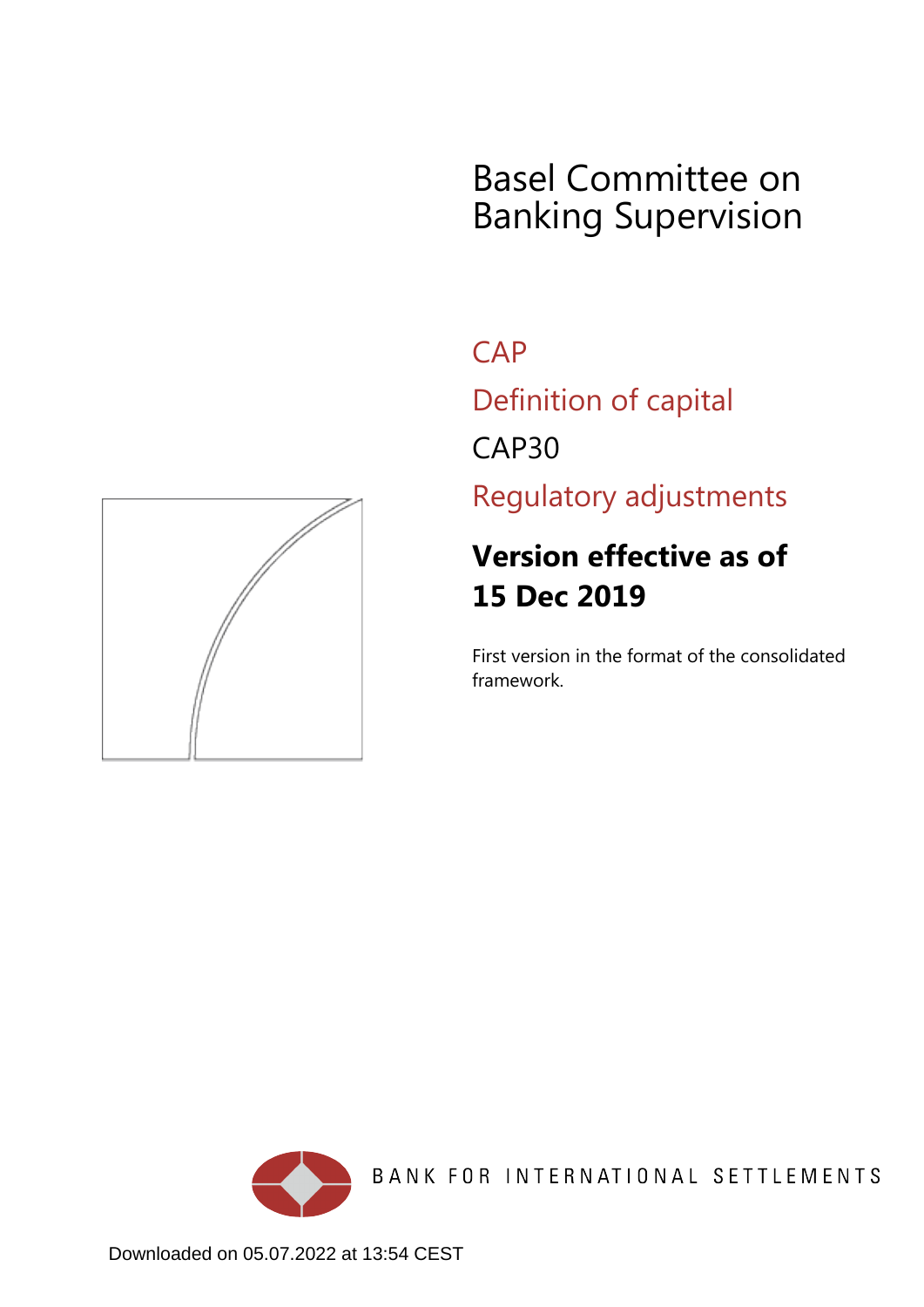*© Bank for International Settlements 2022. All rights reserved.*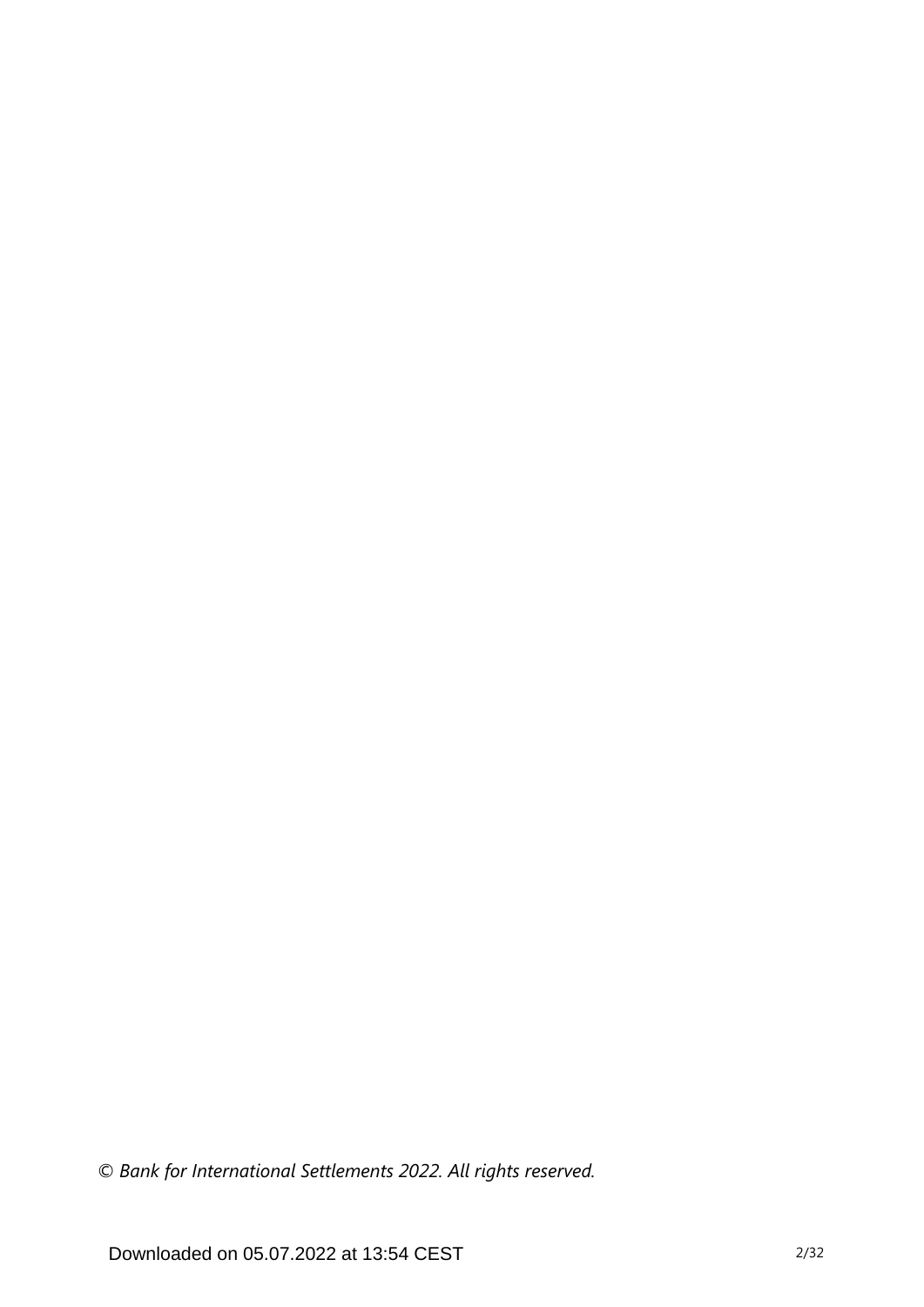## **Introduction**

- This section sets out the regulatory adjustments to be applied to regulatory capital. In most cases these adjustments are applied in the calculation of Common Equity Tier 1. **30.1**
- <span id="page-2-1"></span>**30.2** Global systemically important banks (G-SIBs) are required to meet a minimum total loss-absorbing capacity (TLAC) requirement set in accordance with the Financial Stability Board's (FSB) TLAC principles and term sheet. The criteria for an instrument to be recognised as TLAC by the issuing G-SIB are set out in the FSB's TLAC Term Sheet. Bank that invest in TLAC or similar instruments may be required to deduct them in the calculation of their own regulatory capital. $<sup>1</sup>$  $<sup>1</sup>$  $<sup>1</sup>$ </sup>

#### *Footnotes*

<span id="page-2-0"></span>*[1](#page-2-1)*

- *Principles on Loss-absorbing and Recapitalisation Capacity of G-SIBs in Resolution, Total Loss-absorbing Capacity (TLAC) Term Sheet, Financial Stability Board, November 2015, available at [www.fsb.org/wp-content](http://www.fsb.org/wp-content/uploads/TLAC-Principles-and-Term-Sheet-for-publication-final.pdf) [/uploads/TLAC-Principles-and-Term-Sheet-for-publication-final.pdf](http://www.fsb.org/wp-content/uploads/TLAC-Principles-and-Term-Sheet-for-publication-final.pdf) . The regulatory adjustments for TLAC set out in [CAP30](https://www.bis.org/basel_framework/chapter/CAP/30.htm?tldate=20210228&inforce=20191215&published=20191215) relate to Section 15 of the FSB TLAC Term Sheet.*
- <span id="page-2-2"></span>For the purposes of this section, holdings of TLAC include the following, hereafter collectively referred to as "other TLAC liabilities": **30.3**
	- (1) All direct, indirect and synthetic investments in the instruments of a G-SIB resolution entity that are eligible to be recognised as external TLAC but that do not otherwise qualify as regulatory capital $^{2}$  $^{2}$  $^{2}$  for the issuing G-SIB, with the exception of instruments excluded by [CAP30.4;](https://www.bis.org/basel_framework/chapter/CAP/30.htm?tldate=20210228&inforce=20191215&published=20191215#paragraph_CAP_30_20191215_30_4) and
	- (2) All holdings of instruments issued by a G-SIB resolution entity that rank pari passu to any instruments included in [CAP30.3](https://www.bis.org/basel_framework/chapter/CAP/30.htm?tldate=20210228&inforce=20191215&published=20191215#paragraph_CAP_30_20191215_30_3)(1), with the exceptions of:
		- (a) instruments listed as liabilities excluded from TLAC in Section 10 of the FSB TLAC Term Sheet ("Excluded Liabilities"); and
		- (b) instruments ranking pari passu with instruments eligible to be recognised as TLAC by virtue of the exemptions to the subordination requirements in Section 11 of the FSB TLAC Term Sheet.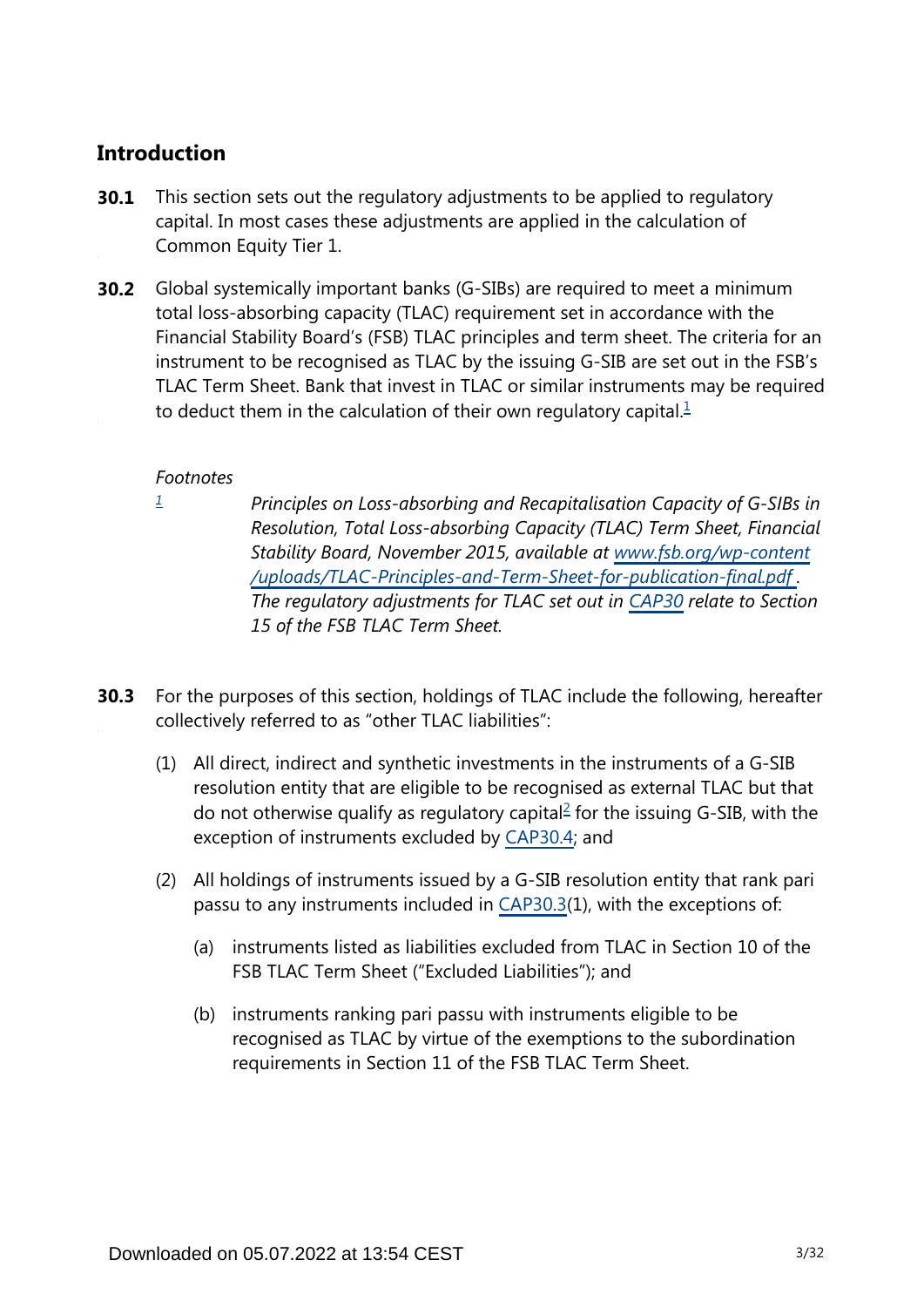#### *Footnotes*

<span id="page-3-0"></span>*[2](#page-2-2)*

*Holdings of regulatory capital and other TLAC liabilities should reflect the investing bank's actual exposure to the issuer as regulatory capital or TLAC (ie it is not reduced by amortisation, derecognition or transitional arrangements). This means that Tier 2 instruments that no longer count in full as regulatory capital (as a result of having a residual maturity of less than five years) continue to be recognised in full as a Tier 2 instrument by the investing bank for the regulatory adjustments in this section. Similarly, holdings of other TLAC liabilities in the final year of maturity are still subject to the regulatory adjustments in this chapter even when such instruments no longer receive any recognition in TLAC for the issuer.*

- In certain jurisdictions, G-SIBs may be able to recognise instruments ranking pari passu to Excluded Liabilities as external TLAC up to a limit, in accordance with the exemptions to the subordination requirements set out in the penultimate paragraph of Section 11 of the FSB TLAC Term Sheet. A bank's holdings of such instruments will be subject to a proportionate deduction approach. Under this approach, only a proportion of holdings of instruments that are eligible to be recognised as external TLAC by virtue of the subordination exemptions will be considered a holding of TLAC by the investing bank. The proportion is calculated as: **30.4**
	- (1) the funding issued by the G-SIB resolution entity that ranks pari passu with Excluded Liabilities and that is recognised as external TLAC by the G-SIB resolution entity; divided by
	- (2) the funding issued by the G-SIB resolution entity that ranks pari passu with Excluded Liabilities and that would be recognised as external TLAC if the subordination requirement was not applied. $\frac{3}{2}$  $\frac{3}{2}$  $\frac{3}{2}$

#### <span id="page-3-2"></span>*Footnotes*

<span id="page-3-1"></span>*[3](#page-3-2)*

*For example, if a G-SIB resolution entity has funding that ranks pari passu with Excluded Liabilities equal to 5% of risk-weighted assets (RWA) and receives partial recognition of these instruments as external TLAC equivalent to 3.5% of RWA , then an investing bank holding such instruments must include only 70% (= 3.5 / 5) of such instruments in calculating its TLAC holdings. The same proportion should be applied by the investing bank to any indirect or synthetic investments in instruments ranking pari passu with Excluded Liabilities and eligible to be recognised as TLAC by virtue of the subordination exemptions.*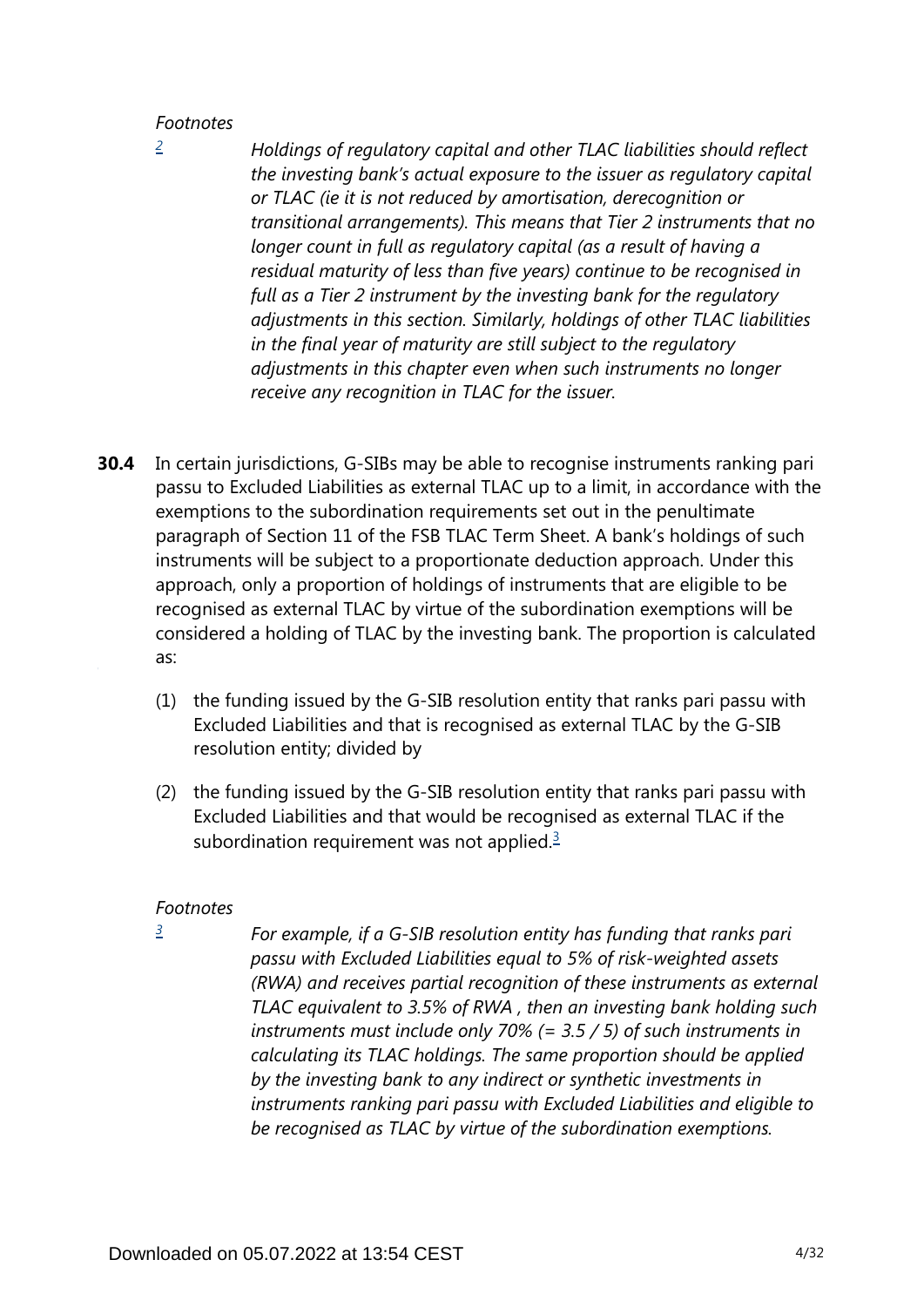- Under the proportionate deduction approach, banks must calculate their holdings of other TLAC liabilities of the respective issuing G-SIB resolution entities based on the latest available public information provided by the issuing G-SIBs on the proportion to be used. **30.5**
- <span id="page-4-1"></span>The regulatory adjustments relating to TLAC in [CAP30.18](https://www.bis.org/basel_framework/chapter/CAP/30.htm?tldate=20210228&inforce=20191215&published=20191215#paragraph_CAP_30_20191215_30_18) to [CAP30.31](https://www.bis.org/basel_framework/chapter/CAP/30.htm?tldate=20210228&inforce=20191215&published=20191215#paragraph_CAP_30_20191215_30_31) apply to holdings of TLAC issued by G-SIBs from the date at which the issuing G-SIB becomes subject to a minimum TLAC requirement. $4$ **30.6**

#### *Footnotes*

<span id="page-4-0"></span>*[4](#page-4-1)*

*The conformance period is set out in Section 21 of the FSB TLAC Term Sheet. In summary, firms that have been designated as G-SIBs before end-2015 and continue to be designated thereafter, with the exception of such firms headquartered in an emerging market economy, must meet the TLAC requirements from 1 January 2019. For firms headquartered in emerging market economies, the requirements will apply from 1 January 2025 at the latest; this may be accelerated in certain circumstances.*

### **Goodwill and other intangibles (except mortgage servicing rights)**

Goodwill and all other intangibles must be deducted in the calculation of Common Equity Tier 1, including any goodwill included in the valuation of significant investments in the capital of banking, financial and insurance entities that are outside the scope of regulatory consolidation. With the exception of mortgage servicing rights, the full amount is to be deducted net of any associated deferred tax liability (DTL) which would be extinguished if the intangible assets become impaired or derecognised under the relevant accounting standards. The amount to be deducted in respect of mortgage servicing rights is set out in the threshold deductions section below. **30.7**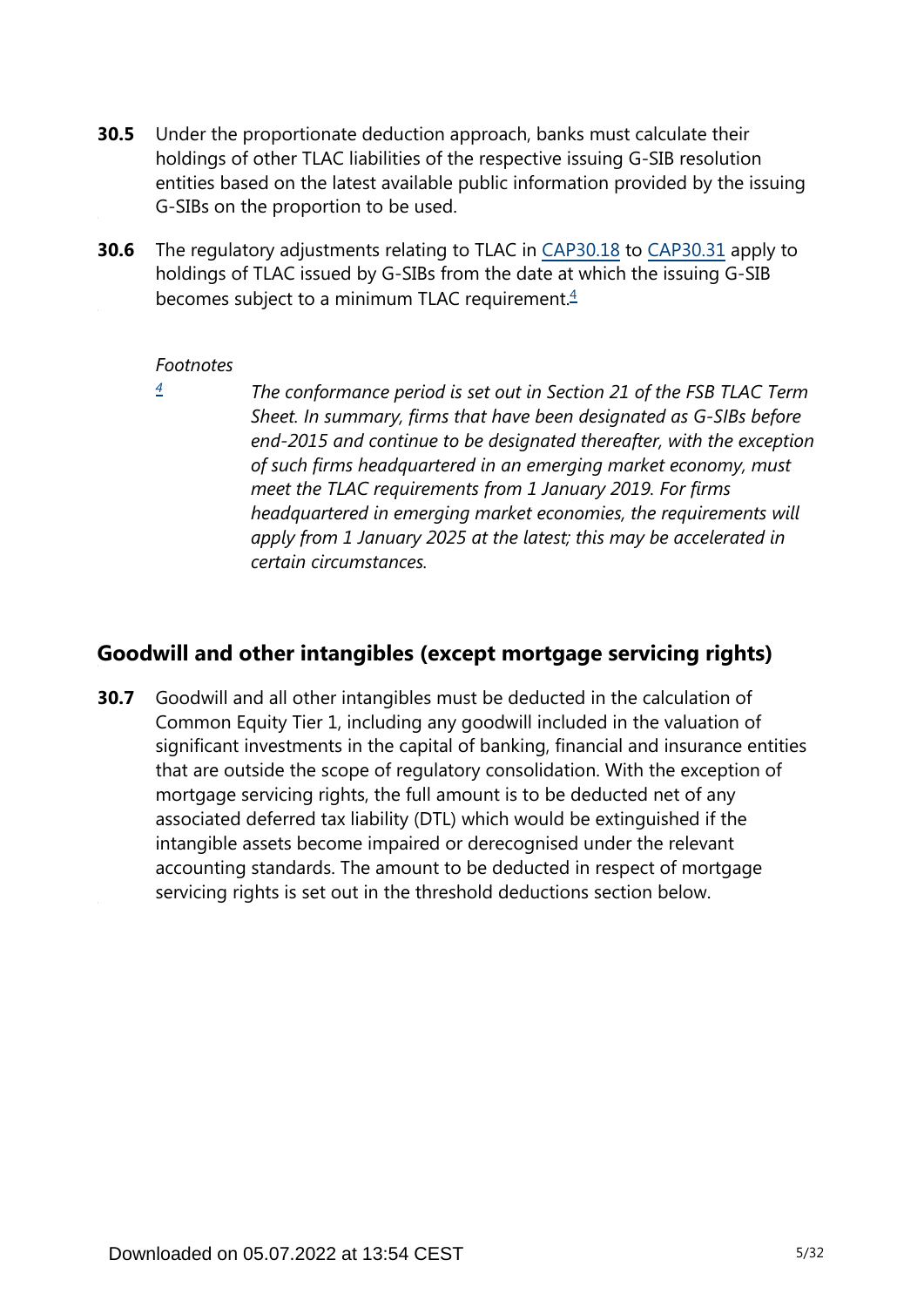*FAQ Must goodwill included in the valuation of significant investments in the capital of banking, financial and insurance entities that are outside the scope of regulatory consolidation and accounted for using the equity method also be deducted? FAQ1*

> *Yes. Under the equity method, the carrying amount of the investment includes any goodwill. In line with [CAP30.7](https://www.bis.org/basel_framework/chapter/CAP/30.htm?tldate=20210228&inforce=20191215&published=20191215#paragraph_CAP_30_20191215_30_7) a firm should calculate a goodwill amount as at the acquisition date by separating any excess of the acquisition cost over the investor's share of the net fair value of the identifiable assets and liabilities of the banking, financial or insurance entity. In accordance with applicable accounting standards, this goodwill amount may be adjusted for any subsequent impairment losses and reversal of impairment losses that can be assigned to the initial goodwill amount.*

*Most intangible assets are deducted from regulatory capital, while tangible assets generally are not. Is the lessee's recognised asset under the new lease accounting standards (the right-of-use, or ROU, asset) an asset that is tangible or intangible? FAQ2*

> *For regulatory capital purposes, an ROU asset should not be deducted from regulatory capital so long as the underlying asset being leased is a tangible asset.*

Subject to prior supervisory approval, banks that report under local GAAP may use the IFRS definition of intangible assets to determine which assets are classified as intangible and are thus required to be deducted. **30.8**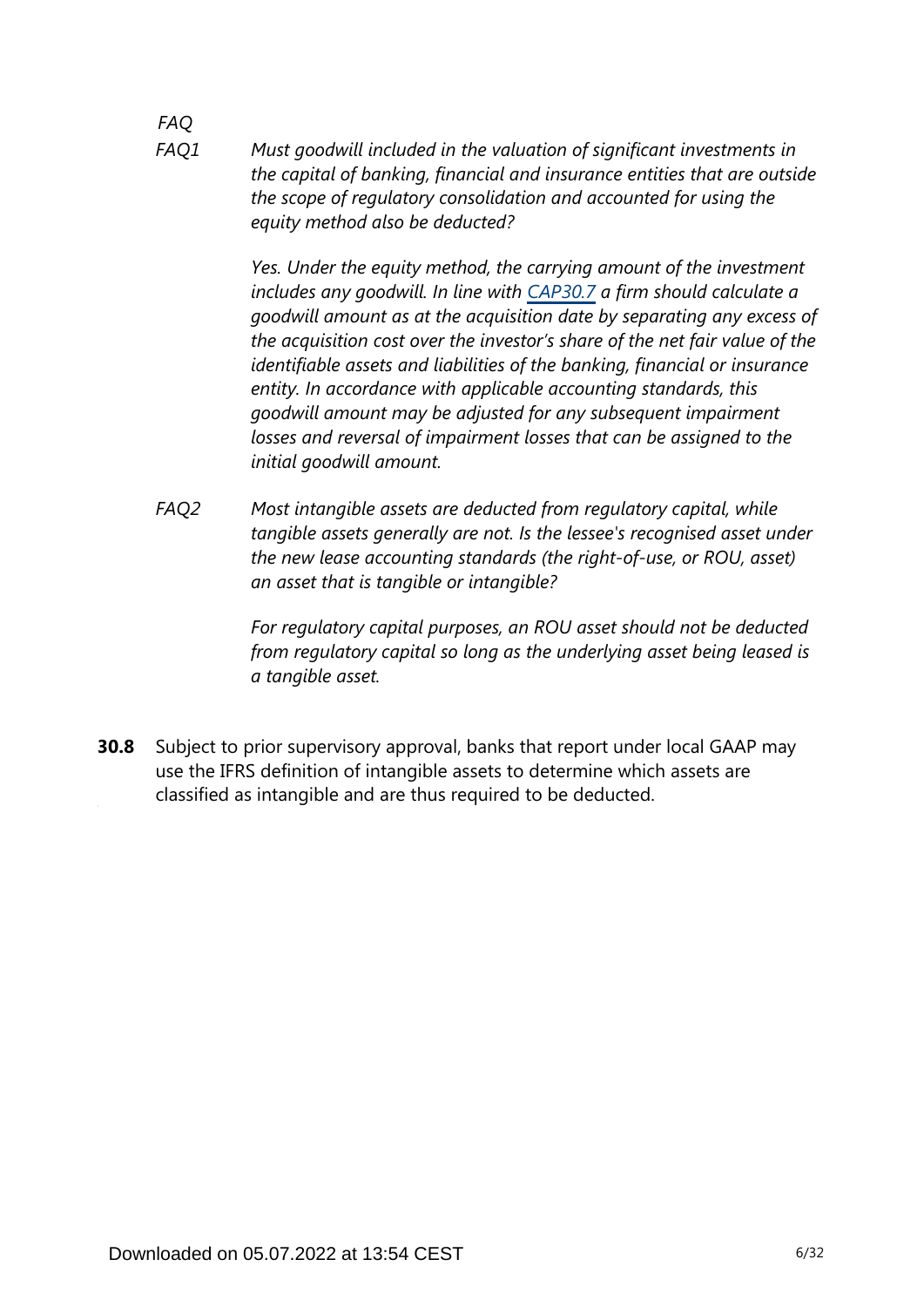### **Deferred tax assets**

Deferred tax assets (DTAs) that rely on future profitability of the bank to be realised are to be deducted in the calculation of Common Equity Tier 1. DTAs may be netted with associated DTLs only if the DTAs and DTLs relate to taxes levied by the same taxation authority and offsetting is permitted by the relevant taxation authority. Where these DTAs relate to temporary differences (eg allowance for credit losses) the amount to be deducted is set out in [CAP30.32](https://www.bis.org/basel_framework/chapter/CAP/30.htm?tldate=20210228&inforce=20191215&published=20191215#paragraph_CAP_30_20191215_30_32) to [CAP30.34.](https://www.bis.org/basel_framework/chapter/CAP/30.htm?tldate=20210228&inforce=20191215&published=20191215#paragraph_CAP_30_20191215_30_34) All other such assets, eg those relating to operating losses, such as the carry forward of unused tax losses, or unused tax credits, are to be deducted in full net of deferred tax liabilities as described above. The DTLs permitted to be netted against DTAs must exclude amounts that have been netted against the deduction of goodwill, intangibles and defined benefit pension assets, and must be allocated on a pro rata basis between DTAs subject to the threshold deduction treatment and DTAs that are to be deducted in full. **30.9**

*FAQ*

*Regarding the deduction of DTAs, is it correct that DTAs resulting from net operating losses are not subject to the 10% threshold? Is it correct that the current test in some jurisdictions to check whether DTAs are realisable within one year is not applicable under Basel III? FAQ1*

> *All DTAs that depend on the future profitability of the bank to be realised and that arise from net operating losses are required to be deducted from Common Equity Tier 1 in full and so do not benefit from the 10% threshold. The test applied in certain jurisdictions to assess whether a DTA is realisable over a one year period is not applicable under Basel III.*

*Given that DTAs and DTLs are accounting concepts, what does it mean to say that offsetting is permitted by the relevant taxation authority? FAQ2*

> *It means that the underlying tax assets and tax liabilities must be permitted to be offset by the relevant taxation authority for any DTLs and DTAs created to be permitted to be offset in determining the deduction from regulatory capital.*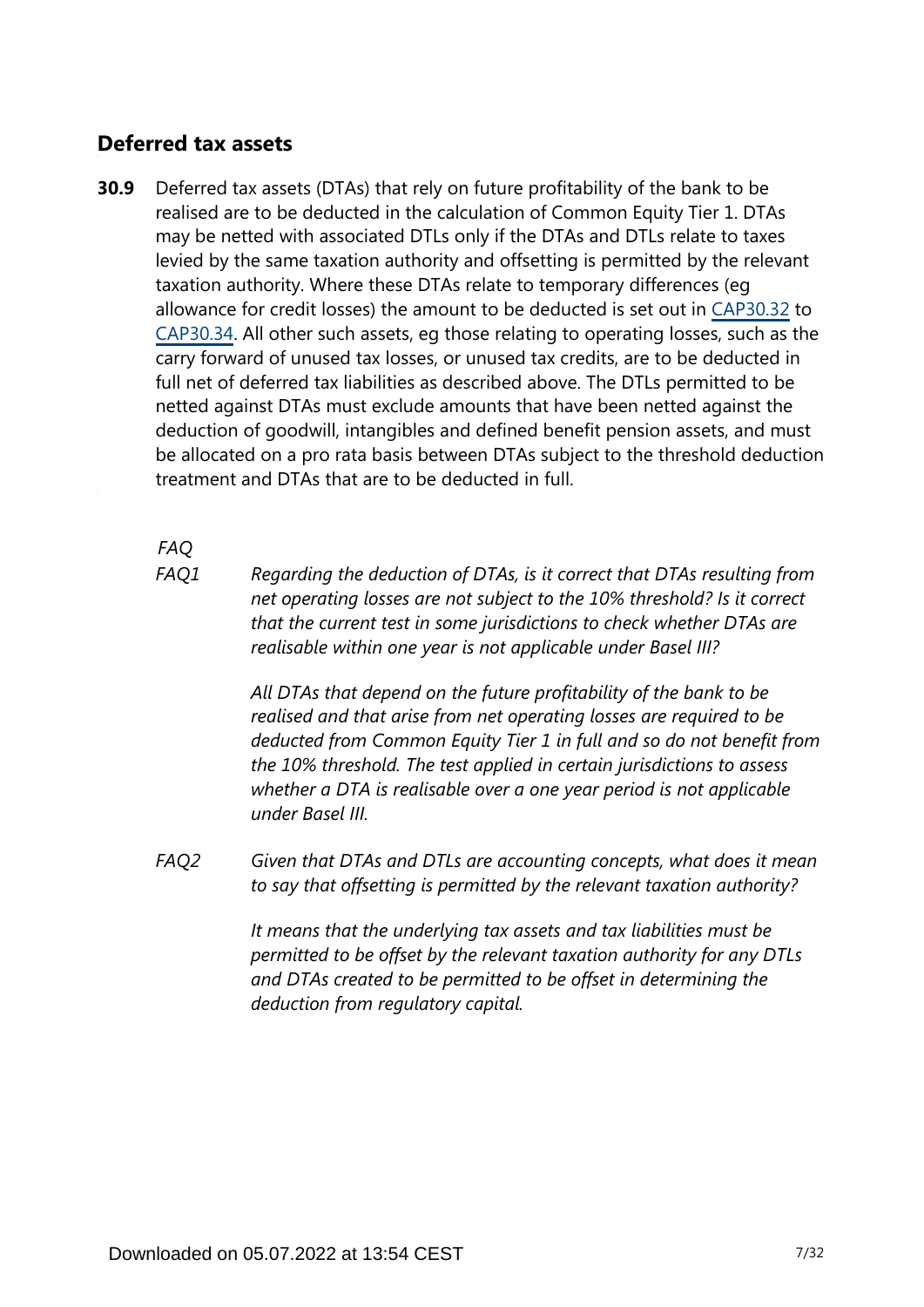*Could the Basel Committee provide guidance on the treatment of deferred taxes in a tax regime in which DTAs arising from temporary differences are automatically transformed into a tax credit in case a bank is not profitable, is liquidated or is placed under insolvency proceedings? In the tax regime the tax credit can be offset against any tax liability of the bank or of any legal entity belonging to the same group as allowed under that national tax regime, and if the amount of such tax liabilities is lower than such tax credit, any exceeding amount of the tax credit will be cash refundable by the central government. Do banks have to deduct DTAs arising from temporary differences in such tax regimes? FAQ3*

> *No. Banks may apply a 100% risk weight for DTAs arising from temporary differences in such tax regimes.*

**30.10** An overinstallment of tax or, in some jurisdictions, current year tax losses carried back to prior years may give rise to a claim or receivable from the government or local tax authority. Such amounts are typically classified as current tax assets for accounting purposes. The recovery of such a claim or receivable would not rely on the future profitability of the bank and would be assigned the relevant sovereign risk weighting.

#### **Cash flow hedge reserve**

- **30.11** The amount of the cash flow hedge reserve that relates to the hedging of items that are not fair valued on the balance sheet (including projected cash flows) should be derecognised in the calculation of Common Equity Tier 1. This means that positive amounts should be deducted and negative amounts should be added back.
- **30.12** This treatment specifically identifies the element of the cash flow hedge reserve that is to be derecognised for prudential purposes. It removes the element that gives rise to artificial volatility in common equity, as in this case the reserve only reflects one half of the picture (the fair value of the derivative, but not the changes in fair value of the hedged future cash flow).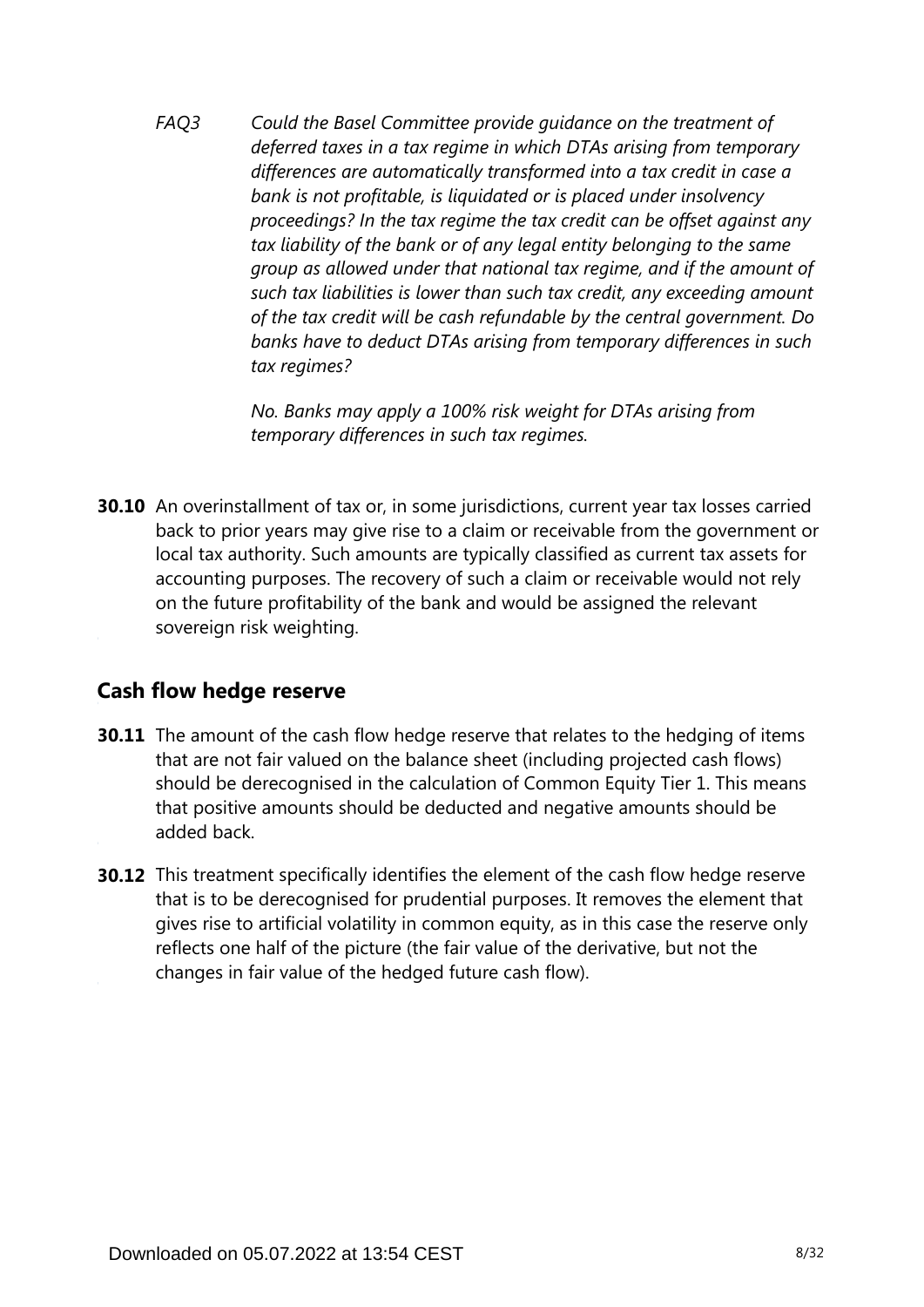## **Shortfall of the stock of provisions to expected losses**

**30.13** Banks using the internal ratings-based (IRB) approach for other asset classes must compare the amount of total eligible provisions, as defined in [CRE35.4,](https://www.bis.org/basel_framework/chapter/CRE/35.htm?tldate=20210228&inforce=20191215&published=20191215#paragraph_CRE_35_20191215_35_4) with the total expected loss amount as calculated within the IRB approach and defined in [CRE35.2.](https://www.bis.org/basel_framework/chapter/CRE/35.htm?tldate=20210228&inforce=20191215&published=20191215#paragraph_CRE_35_20191215_35_2) Where the total expected loss amount exceeds total eligible provisions, banks must deduct the difference from Common Equity Tier 1. The full amount is to be deducted and should not be reduced by any tax effects that could be expected to occur if provisions were to rise to the level of expected losses. Securitisation exposures will be subject to [CRE40.36](https://www.bis.org/basel_framework/chapter/CRE/40.htm?tldate=20210228&inforce=20191215&published=20191215#paragraph_CRE_40_20191215_40_36) and will contribute to neither the total expected loss amount nor the total eligible provisions.

#### **Gain on sale related to securitisation transactions**

**30.14** Banks must deduct from Common Equity Tier 1 any increase in equity capital resulting from a securitisation transaction, such as that associated with expected future margin income resulting in a gain on sale that is recognised in regulatory capital.

## **Cumulative gains and losses due to changes in own credit risk on fair valued liabilities**

**30.15** Derecognise in the calculation of Common Equity Tier 1, all unrealised gains and losses that have resulted from changes in the fair value of liabilities that are due to changes in the bank's own credit risk. In addition, with regard to derivative liabilities, derecognise all accounting valuation adjustments arising from the bank's own credit risk. The offsetting between valuation adjustments arising from the bank's own credit risk and those arising from its counterparties' credit risk is not allowed.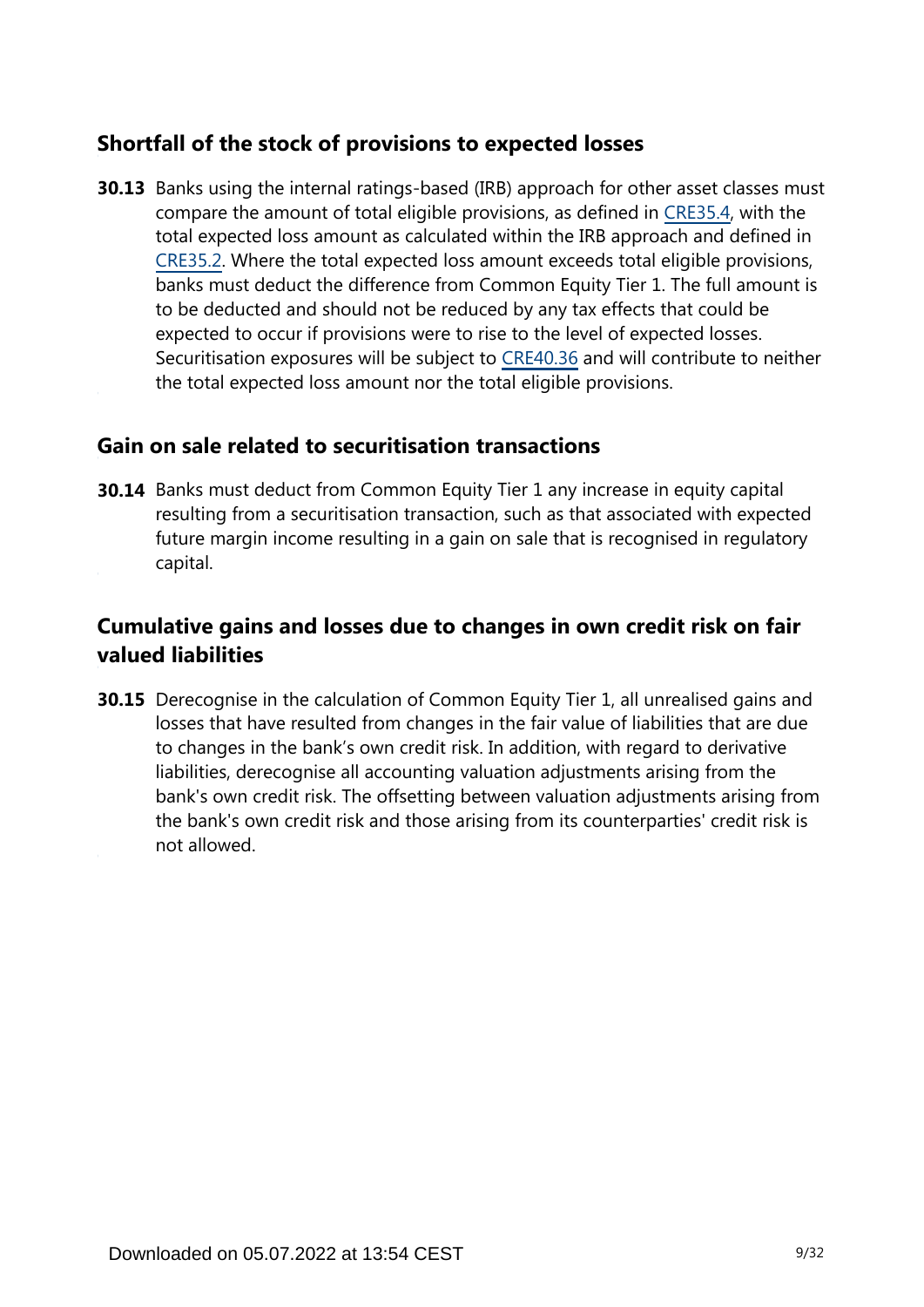## **Defined benefit pension fund assets and liabilities**

**30.16** Defined benefit pension fund liabilities, as included on the balance sheet, must be fully recognised in the calculation of Common Equity Tier 1 (ie Common Equity Tier 1 cannot be increased through derecognising these liabilities). For each defined benefit pension fund that is an asset on the balance sheet, the net asset on the balance sheet in respect of the plan or fund should be deducted in the calculation of Common Equity Tier 1 net of any associated deferred tax liability which would be extinguished if the asset should become impaired or derecognised under the relevant accounting standards. Assets in the fund to which the bank has unrestricted and unfettered access can, with supervisory approval, offset the deduction. Such offsetting assets should be given the risk weight they would receive if they were owned directly by the bank.

*FAQ*

*Certain accounting standards currently allow the deferral of actuarial losses beyond a specified threshold (ie the corridor approach) without recognition in the financial statements. Is it correct that the deficit as included on the balance sheet should be deducted if the corridor approach is applied in accounting for pensions? FAQ1*

> *The liability as recorded on the balance sheet in respect of a defined benefit pension fund should be recognised in the calculation of Common Equity Tier 1. In other words, the creation of the liability on the balance sheet of the bank will automatically result in a reduction in the bank's common equity (through a reduction in reserves) and no adjustment should be applied in respect of this in the calculation of Common Equity Tier 1.*

**30.17** This treatment addresses the concern that assets arising from pension funds may not be capable of being withdrawn and used for the protection of depositors and other creditors of a bank. The concern is that their only value stems from a reduction in future payments into the fund. The treatment allows for banks to reduce the deduction of the asset if they can address these concerns and show that the assets can be easily and promptly withdrawn from the fund.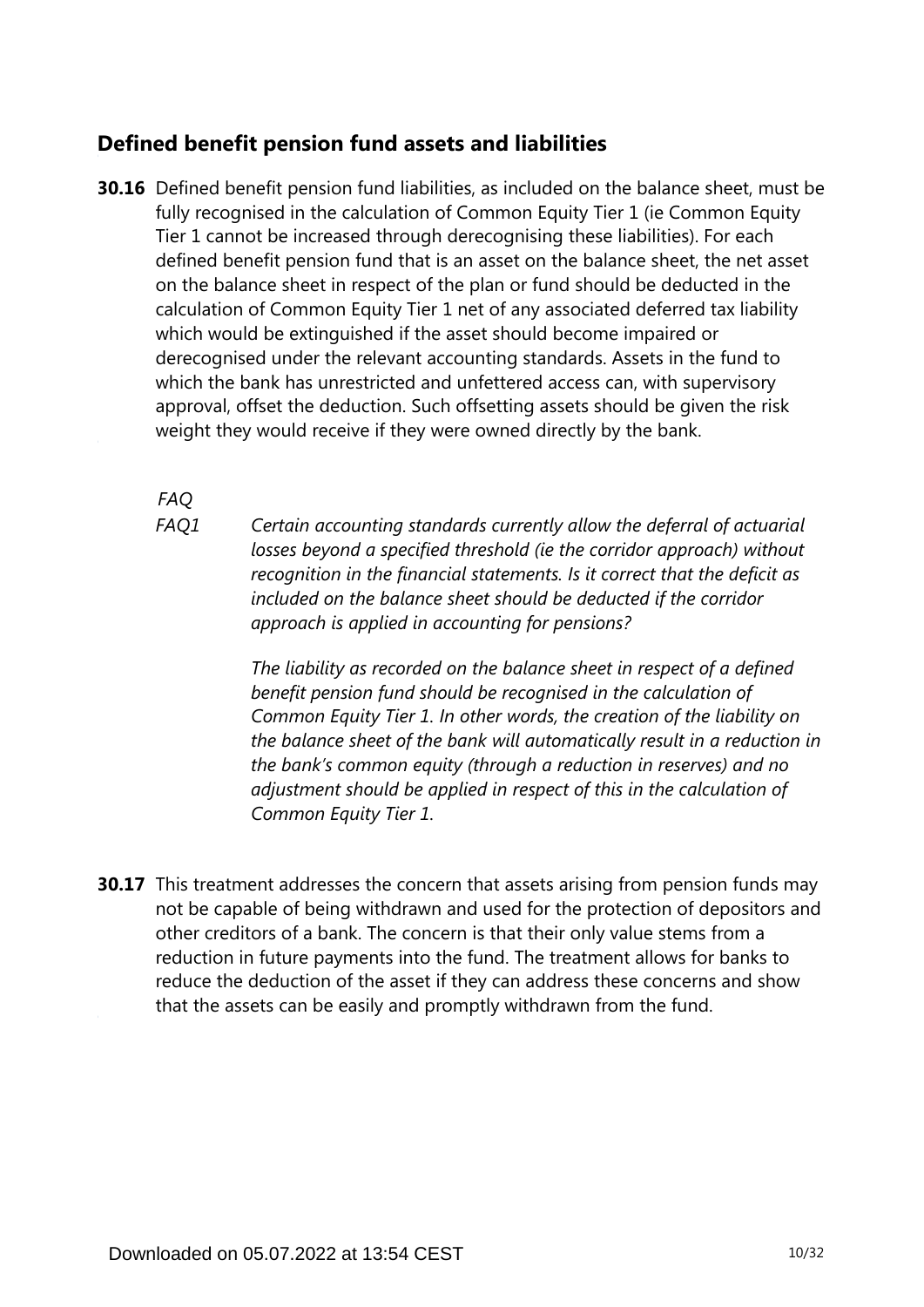## **Investments in own shares (treasury stock), own other capital instruments or own other TLAC liabilities**

- **30.18** All of a bank's investments in its own common shares, whether held directly or indirectly, will be deducted in the calculation of Common Equity Tier 1 (unless already derecognised under the relevant accounting standards). In addition, any own stock which the bank could be contractually obliged to purchase should be deducted in the calculation of Common Equity Tier 1. The treatment described will apply irrespective of the location of the exposure in the banking book or the trading book. In addition:
	- (1) Gross long positions may be deducted net of short positions in the same underlying exposure only if the short positions involve no counterparty risk.
	- (2) Banks should look through holdings of index securities to deduct exposures to own shares. However, gross long positions in own shares resulting from holdings of index securities may be netted against short position in own shares resulting from short positions in the same underlying index. In such cases the short positions may involve counterparty risk (which will be subject to the relevant counterparty credit risk charge).
	- (3) Subject to supervisory approval, a bank may use a conservative estimate of investments in its own shares where the exposure results from holdings of index securities and the bank finds it operationally burdensome to look through and monitor its exact exposure.

*FAQ*

*If a bank acts as market-maker for its own capital instruments is this deemed to create any contractual obligations requiring deductions? FAQ1*

> *Not until the bank has agreed to purchase stock at an agreed price and either this offer has been accepted or cannot be withdrawn. The purpose of the rule is to capture existing contractual arrangements that could lead to the bank being required to make a purchase of its own capital instruments at a price agreed in the contract (eg a forward purchase or a written put option), such that the extent of the potential loss is known in advance. It was not intended to capture all potential contracts that a bank may enter to in the future.*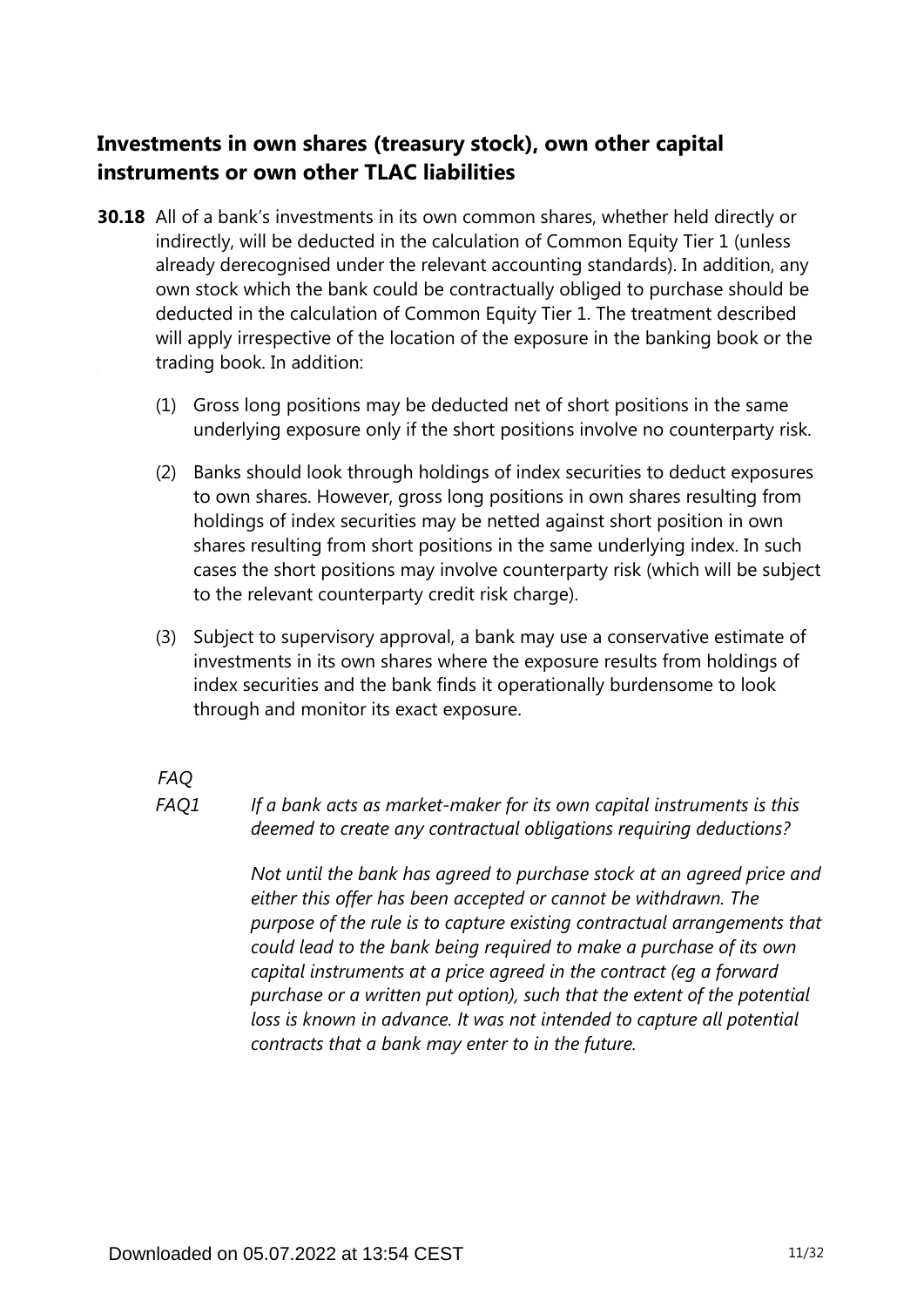*For investments in own shares through holdings of index securities, banks may net gross long positions against short positions in the same underlying index. Can the same approach be applied to investments in unconsolidated financial entities? FAQ2*

> *For both investments in own shares and investments in unconsolidated financial entities that result from holdings of index securities, banks are permitted to net gross long positions against short positions in the same underlying index as long as the maturity of the short position matches the maturity of the long position or has a residual maturity of at least one year.*

*What would be the minimum standard for a firm to use a conservative estimate of its investments in the capital of banking, financial and insurance entities held through index securities? FAQ3*

> *National authorities will provide guidance on what is a conservative estimate; however, the methodology for the estimate should demonstrate that in no case will the actual exposure be higher than the estimated exposure.*

- **30.19** This deduction is necessary to avoid the double-counting of a bank's own capital. Certain accounting regimes do not permit the recognition of treasury stock and so this deduction is only relevant where recognition on the balance sheet is permitted. The treatment seeks to remove the double-counting that arises from direct holdings, indirect holdings via index funds and potential future holdings as a result of contractual obligations to purchase own shares.
- **30.20** Following the same approach outlined above, banks must deduct investments in their own Additional Tier 1 in the calculation of their Additional Tier 1 capital and must deduct investments in their own Tier 2 in the calculation of their Tier 2 capital. G-SIB resolution entities must deduct holdings of their own other TLAC liabilities in the calculation of their TLAC resources. If a bank is required to make a deduction from a particular tier of capital and it does not have enough of that tier of capital to satisfy that deduction, then the shortfall will be deducted from the next higher tier of capital. In the case of insufficient TLAC resources, then the holdings will be deducted from Tier 2.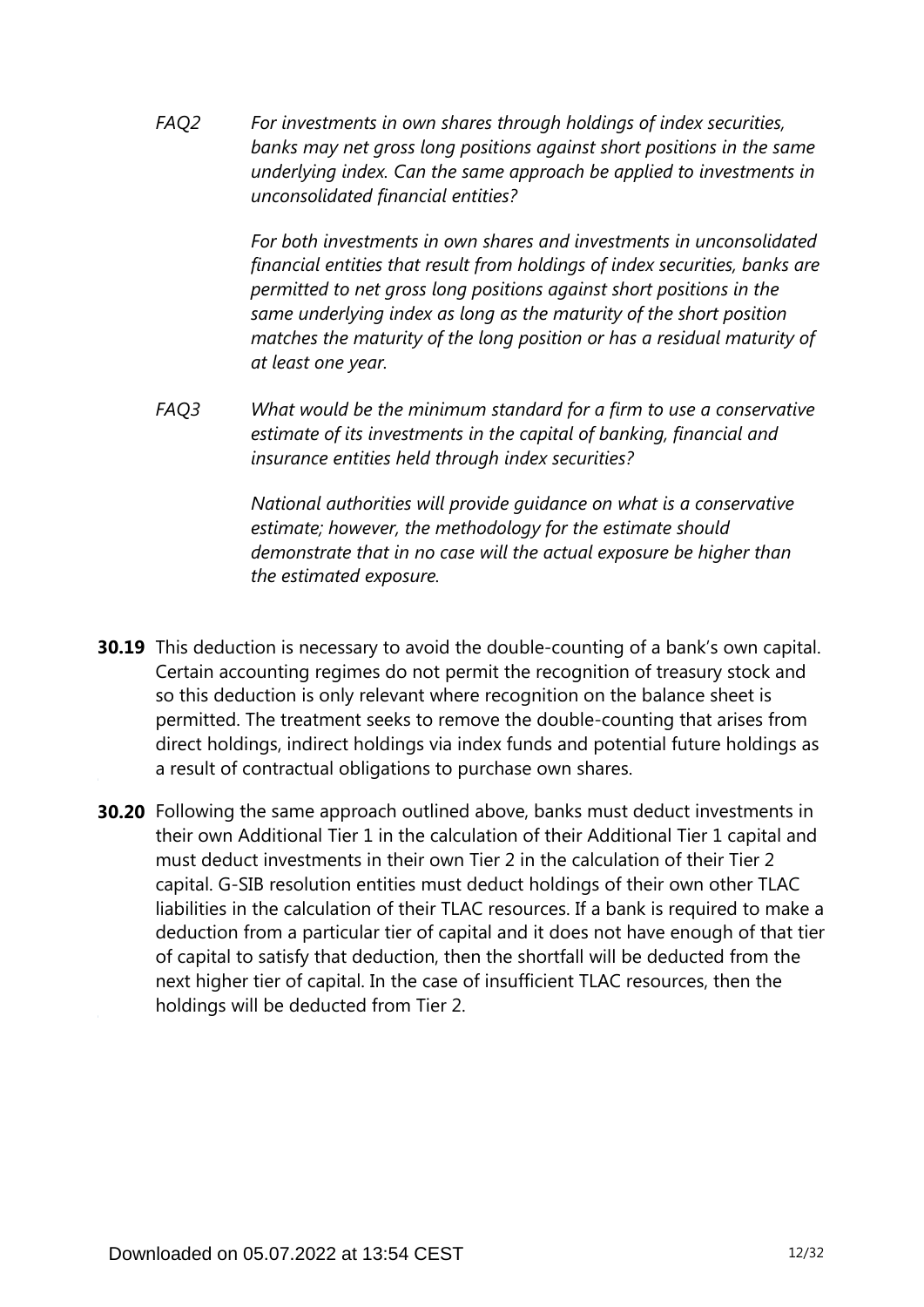*If a bank acts as market-maker for its own capital instruments, is this deemed to create any contractual obligations requiring deductions? FAQ1*

> *Not until the bank has agreed to purchase stock at an agreed price and either this offer has been accepted or cannot be withdrawn. The purpose of the rule is to capture existing contractual arrangements that could lead to the bank being required to make a purchase of its own capital instruments at a price agreed in the contract (eg a forward purchase or a written put option), such that the extent of the potential loss is known in advance. It was not intended to capture all potential contracts that a bank may enter to in the future.*

## **Reciprocal cross-holdings in the capital or other TLAC liabilities of banking, financial and insurance entities**

**30.21** Reciprocal cross-holdings of capital that are designed to artificially inflate the capital position of banks will be deducted in full. Banks must apply a "corresponding deduction approach" to such investments in the capital of other banks, other financial institutions and insurance entities. This means the deduction should be applied to the same component of capital for which the capital would qualify if it was issued by the bank itself. Reciprocal cross-holdings of other TLAC liabilities that are designed to artificially inflate the TLAC position of G-SIBs must be deducted in full from Tier 2 capital.

*FAQ*

*FAQ*

| FAQ1 | Is provision of capital support by way of quarantee or other capital<br>enhancements treated as capital invested in financial institutions?                                                                                                                                                                                                                          |
|------|----------------------------------------------------------------------------------------------------------------------------------------------------------------------------------------------------------------------------------------------------------------------------------------------------------------------------------------------------------------------|
|      | Yes. It is treated as capital in respect of the maximum amount that<br>could be required to be paid out on any such quarantee.                                                                                                                                                                                                                                       |
| FAQ2 | Can the Basel Committee give some examples of what may be<br>considered to be a financial institution / entity?                                                                                                                                                                                                                                                      |
|      | Guidance should be sought from national supervisors. However,<br>examples of the type of activities that financial entities might be<br>involved in include financial leasing, issuing credit cards, portfolio<br>management, investment advisory, custodial and safekeeping services<br>and other similar activities that are ancillary to the business of banking. |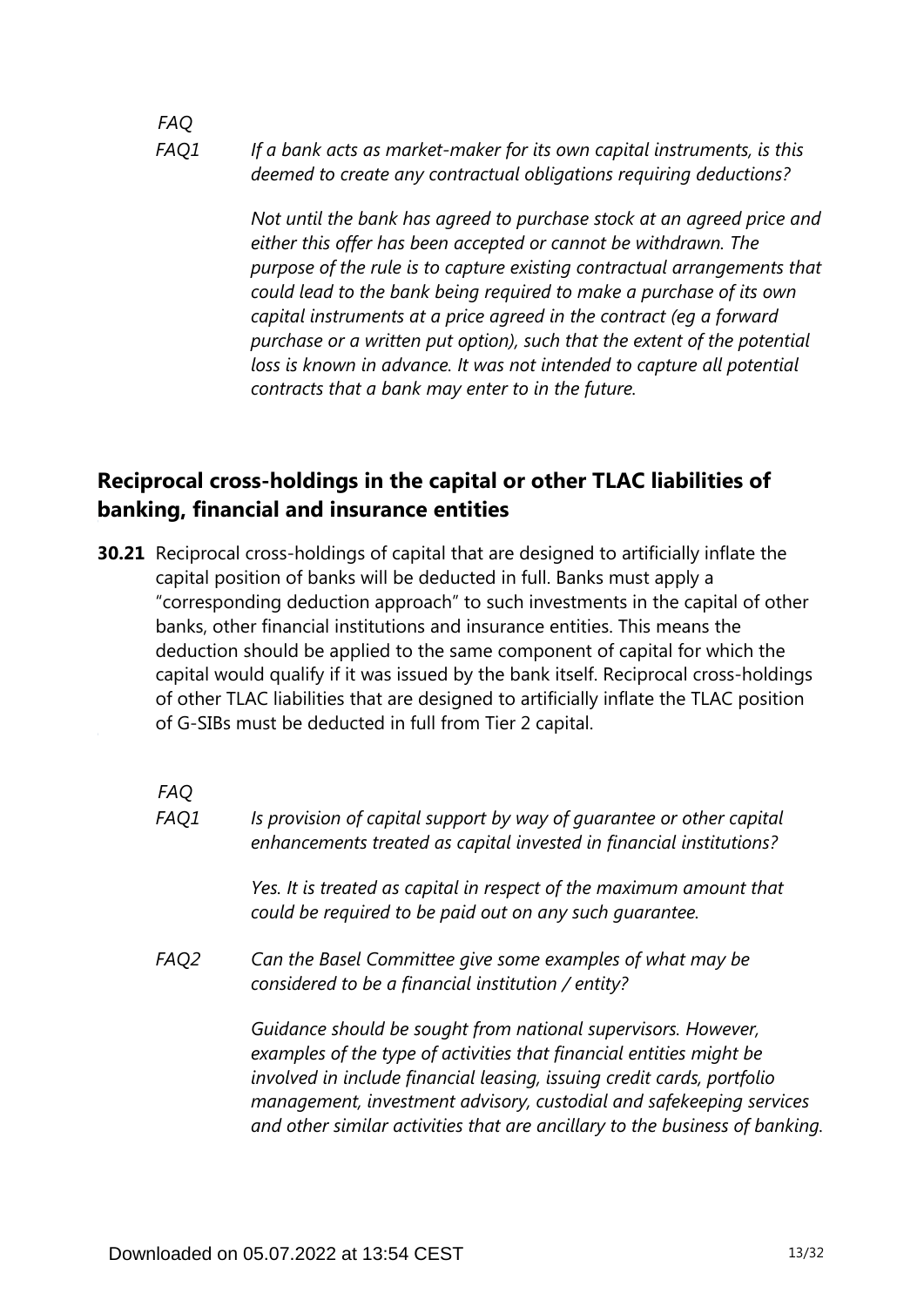*How should exposures to the capital of other financial institutions be valued for the purpose of determining the amount of to be subject to the threshold deduction treatment? FAQ3*

> *Exposures should be valued according to their valuation on the balance sheet of the bank. In this way the exposures captured represents the loss to Common Equity Tier 1 that the bank would suffer if the capital of the financial institution is written-off.*

*For capital instruments that are required to be phased out from 1 January 2013, the net amount allowed to be recognised each year onwards is determined on a portfolio basis according to [CAP90.1](https://www.bis.org/basel_framework/chapter/CAP/90.htm?tldate=20210228&inforce=20200403&published=20200403#paragraph_CAP_90_20200403_90_1) to [CAP90.3.](https://www.bis.org/basel_framework/chapter/CAP/90.htm?tldate=20210228&inforce=20200403&published=20200403#paragraph_CAP_90_20200403_90_3) Regarding a bank that holds such instruments, ie the investing bank, could the Basel Committee explain how the corresponding deduction approach should be applied during the transitional phase? For example, if a non-common equity instrument is being phased out from Tier 1 by the issuing bank, should the bank use full value of the instrument or the amount recognised by the issuing bank (ie the phased-out value) to determine the size of the holding subject to the deduction treatment? FAQ4*

> *During the period in which instruments that do not meet the Basel III entry criteria are being phased out from regulatory capital (ie from 1 January 2013 to 1 January 2022) banks must use the full value of any relevant capital instruments that they hold to calculate the amount to be subject to the deduction treatment set out in [CAP30.21](https://www.bis.org/basel_framework/chapter/CAP/30.htm?tldate=20210228&inforce=20191215&published=20191215#paragraph_CAP_30_20191215_30_21) to [CAP30.30](https://www.bis.org/basel_framework/chapter/CAP/30.htm?tldate=20210228&inforce=20191215&published=20191215#paragraph_CAP_30_20191215_30_30) . For example, assume that a bank holds a capital instrument with a value of 100 on its balance sheet and also assume that the issuer of the capital instrument is a bank that only recognises 50 in its Tier 1 capital due to the application of the phasing-out requirements of [CAP90.1](https://www.bis.org/basel_framework/chapter/CAP/90.htm?tldate=20210228&inforce=20200403&published=20200403#paragraph_CAP_90_20200403_90_1) to [CAP90.3.](https://www.bis.org/basel_framework/chapter/CAP/90.htm?tldate=20210228&inforce=20200403&published=20200403#paragraph_CAP_90_20200403_90_3) In this case the investing bank must apply the corresponding deduction approach set out in [CAP30.21](https://www.bis.org/basel_framework/chapter/CAP/30.htm?tldate=20210228&inforce=20191215&published=20191215#paragraph_CAP_30_20191215_30_21) to [CAP30.30](https://www.bis.org/basel_framework/chapter/CAP/30.htm?tldate=20210228&inforce=20191215&published=20191215#paragraph_CAP_30_20191215_30_30) on the basis that it has an investment of 100 in Additional Tier 1 instruments.*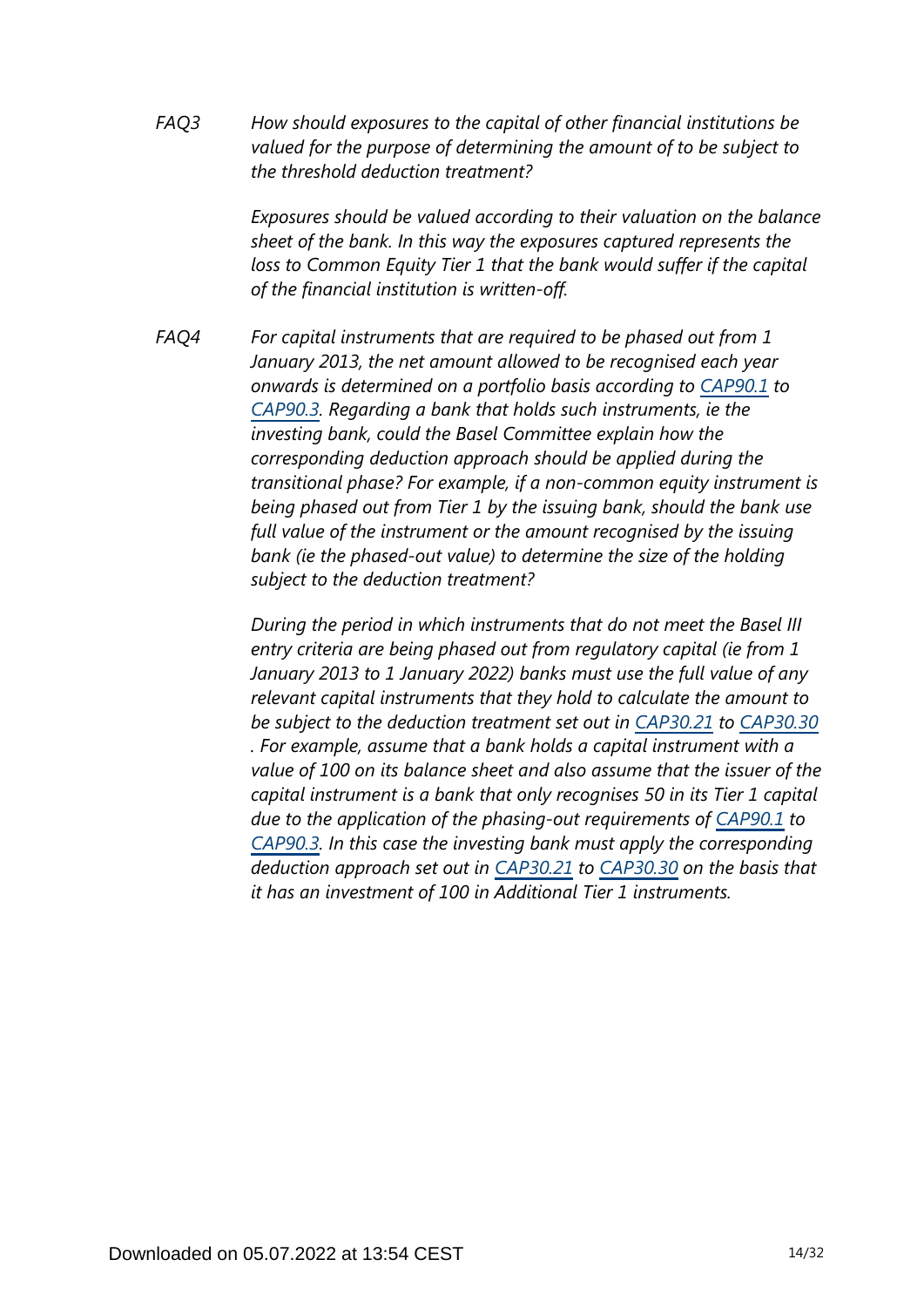# **Investments in the capital or other TLAC liabilities of banking, financial and insurance entities that are outside the scope of regulatory consolidation and where the bank does not own more than 10% of the issued common share capital of the entity**

- <span id="page-14-2"></span><span id="page-14-1"></span><span id="page-14-0"></span>**30.22** The regulatory adjustment described in this section applies to investments in the capital or other TLAC liabilities of banking, financial and insurance entities that are outside the scope of regulatory consolidation and where the bank does not own more than 10% of the issued common share capital of the entity. These investments are deducted from regulatory capital, subject to a threshold. For the purpose of this regulatory adjustment:
	- (1) Investments include direct, indirect<sup>[5](#page-15-0)</sup> and synthetic holdings of capital instruments or other TLAC liabilities. For example, banks should look through holdings of index securities to determine their underlying holdings of capital or other TLAC liabilities.<sup>[6](#page-15-1)</sup>
	- (2) Holdings in both the banking book and trading book are to be included. Capital includes common stock and all other types of cash and synthetic capital instruments (eg subordinated debt). Other TLAC liabilities are defined in [CAP30.3](https://www.bis.org/basel_framework/chapter/CAP/30.htm?tldate=20210228&inforce=20191215&published=20191215#paragraph_CAP_30_20191215_30_3) and [CAP30.4](https://www.bis.org/basel_framework/chapter/CAP/30.htm?tldate=20210228&inforce=20191215&published=20191215#paragraph_CAP_30_20191215_30_4).
	- (3) For capital instruments, it is the net long position that is to be included (ie the gross long position net of short positions in the same underlying exposure where the maturity of the short position either matches the maturity of the long position or has a residual maturity of at least one year). Banks are also permitted to net gross long positions arising through holdings of index securities against short positions in the same underlying index, as long as the maturity of the short position matches the maturity of the long position or has residual maturity of at least a year. For other TLAC liabilities, it is the gross long position in [CAP30.23,](https://www.bis.org/basel_framework/chapter/CAP/30.htm?tldate=20210228&inforce=20191215&published=20191215#paragraph_CAP_30_20191215_30_23) [CAP30.24](https://www.bis.org/basel_framework/chapter/CAP/30.htm?tldate=20210228&inforce=20191215&published=20191215#paragraph_CAP_30_20191215_30_24) and [CAP30.25](https://www.bis.org/basel_framework/chapter/CAP/30.htm?tldate=20210228&inforce=20191215&published=20191215#paragraph_CAP_30_20191215_30_25) and the net long position that is to be included in [CAP30.26](https://www.bis.org/basel_framework/chapter/CAP/30.htm?tldate=20210228&inforce=20191215&published=20191215#paragraph_CAP_30_20191215_30_26).
	- (4) Underwriting positions in capital instruments or other TLAC liabilities held for five working days or less can be excluded. Underwriting positions held for longer than five working days must be included.
	- (5) If the capital instrument of the entity in which the bank has invested does not meet the criteria for Common Equity Tier 1, Additional Tier 1, or Tier 2 capital of the bank, the capital is to be considered common shares for the purposes of this regulatory adjustment.<sup>[7](#page-15-2)</sup>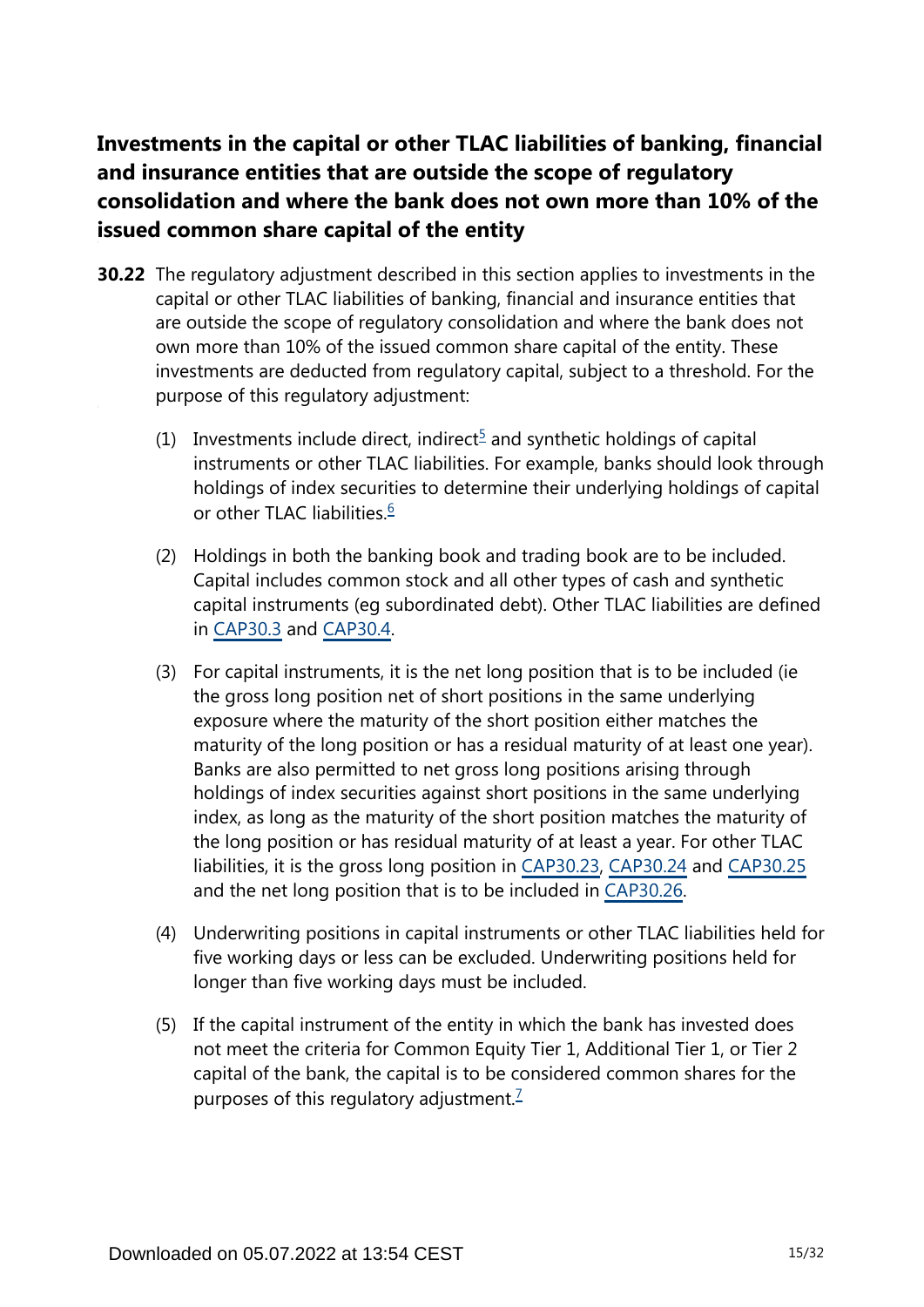(6) National discretion applies to allow banks, with prior supervisory approval, to exclude temporarily certain investments where these have been made in the context of resolving or providing financial assistance to reorganise a distressed institution.

#### *Footnotes*

- <span id="page-15-0"></span>*[5](#page-14-0)*
	- *Indirect holdings are exposures or parts of exposures that, if a direct holding loses its value, will result in a loss to the bank substantially equivalent to the loss in value of the direct holding.*
- <span id="page-15-1"></span>*If banks find it operationally burdensome to look through and monitor their exact exposure to the capital or other TLAC liabilities of other financial institutions as a result of their holdings of index securities, national authorities may permit banks, subject to prior supervisory approval, to use a conservative estimate. The methodology should demonstrate that in no case will the actual exposure be higher than the estimated exposure. [6](#page-14-1)*
- <span id="page-15-2"></span>*If the investment is issued out of a regulated financial entity and not included in regulatory capital in the relevant sector of the financial entity, it is not required to be deducted. [7](#page-14-2)*

*FAQ*

*Is provision of capital support by way of guarantee or other capital enhancements treated as capital invested in financial institutions? FAQ1*

> *Yes. It is treated as capital in respect of the maximum amount that could be required to be paid out on any such guarantee.*

*Can the Basel Committee give some examples of what may be considered to be a financial institution / entity? FAQ2*

> *Guidance should be sought from national supervisors. However, examples of the type of activities that financial entities might be involved in include financial leasing, issuing credit cards, portfolio management, investment advisory, custodial and safekeeping services and other similar activities that are ancillary to the business of banking.*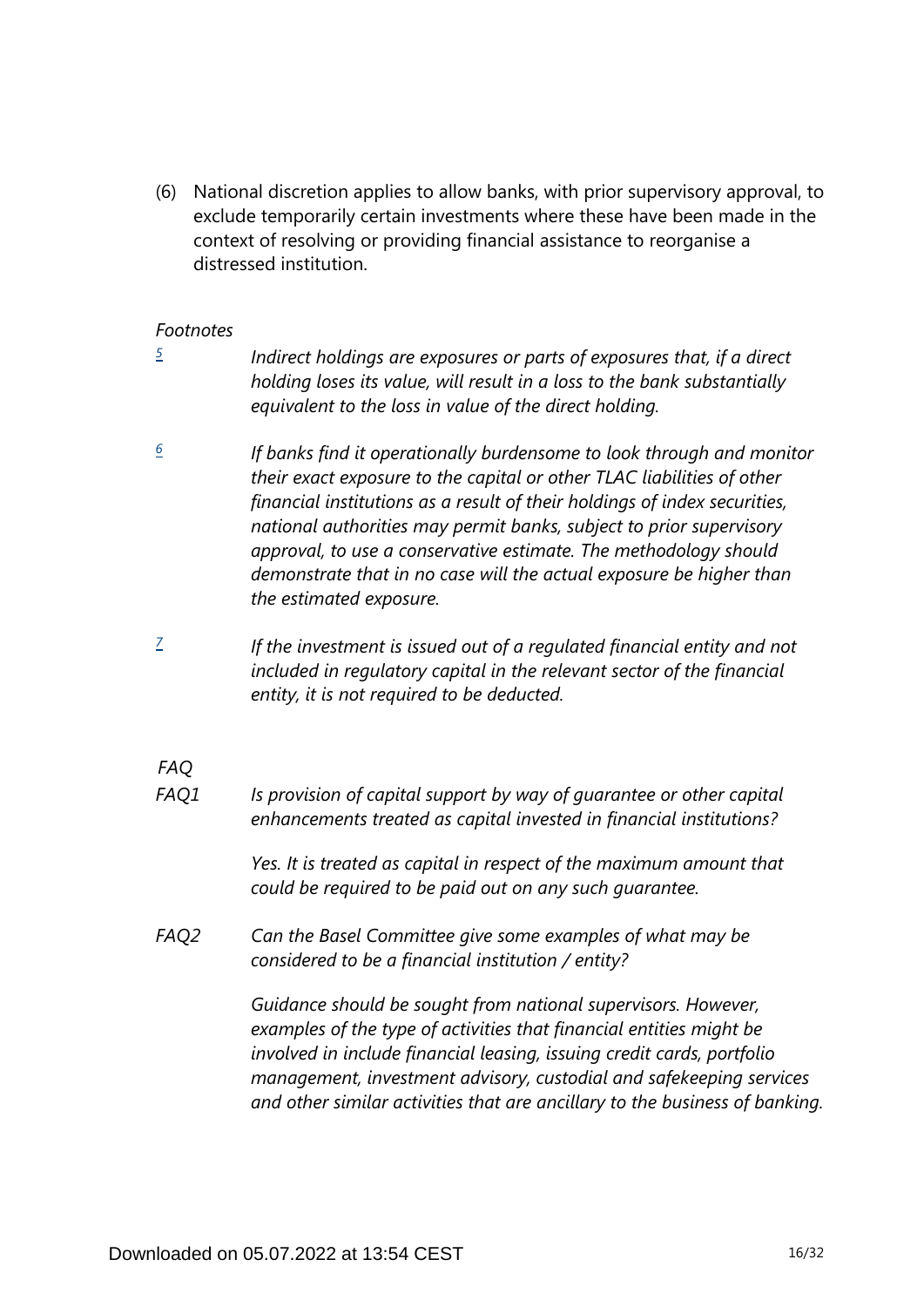*To what extent can long and short positions be netted for the purpose of computing the regulatory adjustments applying to investments in banking, financial and insurance entities? FAQ3*

> *There is no restriction on the extent to which a short position can net a long position for the purposes of determining the size of the exposure to be deducted, subject to the short position meeting the requirements set out in [CAP30.22](https://www.bis.org/basel_framework/chapter/CAP/30.htm?tldate=20210228&inforce=20191215&published=20191215#paragraph_CAP_30_20191215_30_22) to [CAP30.28.](https://www.bis.org/basel_framework/chapter/CAP/30.htm?tldate=20210228&inforce=20191215&published=20191215#paragraph_CAP_30_20191215_30_28)*

*How should exposures to the capital of other financial institutions be valued for the purpose of determining the amount of to be subject to the threshold deduction treatment? FAQ4*

> *Exposures should be valued according to their valuation on the balance sheet of the bank. In this way the exposures captured represents the loss to Common Equity Tier 1 that the bank would suffer if the capital of the financial institution is written-off.*

*Can short positions in indexes that are hedging long cash or synthetic positions be decomposed to provide recognition of the hedge for capital purposes? FAQ5*

> *The portion of the index that is composed of the same underlying exposure that it is being hedged can be used to offset the long position only if all of the following conditions are met: (i) both the exposure being hedged and the short position in the index are held in the trading book; (ii) the positions are fair valued on the bank's balance sheet; and (iii) the hedge is recognised as effective under the bank's internal control processes assessed by supervisors.*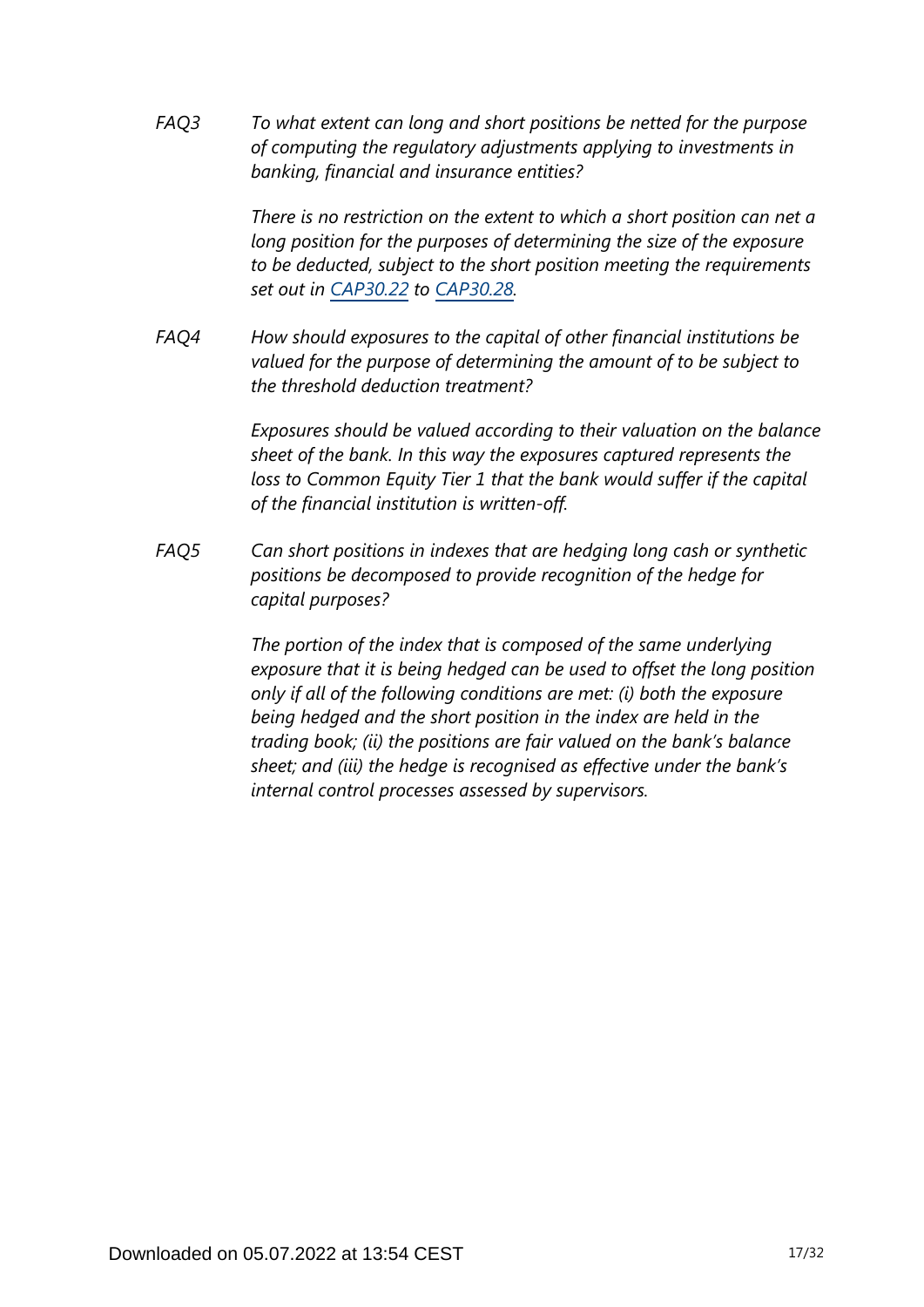*Consider a bank that invests in an equity position (a long position) and sells it forward (a short position) to another bank (with maturity of forward sale below one year). Is it correct that both banks in this example will include a long position on the equity exposure, ie the selling bank cannot net the forward sale (as it has less than one year maturity) and the buying bank must recognise the forward purchase (as all long positions are added irrespective of maturity)? Also, given the fact that cash equity has no legal maturity, how does the maturity matching requirement apply? FAQ6*

> *In the example both banks will be considered to have long positions on the equity exposure. Furthermore, the Basel III rules require that the maturity of the short position must either match the maturity of the long position or have a residual maturity of at least one year. Therefore, in the case of cash equity positions the short position must have a residual maturity of at least one year to be considered to offset the cash equity position. However, after considering this issue, the Basel Committee has concluded that, for positions in the trading book, if the bank has a contractual right/obligation to sell a long position at a specific point in time and the counterparty in the contract has an obligation to purchase the long position if the bank exercises its right to sell, this point in time may be treated as the maturity of the long position. Therefore if these conditions are met, the maturity of the long position and the short position are deemed to be matched even if the maturity of the short position is within one year.*

*Does the five working day exemption for underwriting positions begin on the day the payment is made by the underwriter to the issuing bank? FAQ7*

> *[CAP30.22](https://www.bis.org/basel_framework/chapter/CAP/30.htm?tldate=20210228&inforce=20191215&published=20191215#paragraph_CAP_30_20191215_30_22) relates to deductions of investments in other financial institutions, where the underlying policy rationale is to remove the double counting of capital that exists when such investments are made. When a bank underwrites the issuance of capital by another bank, the bank issuing capital will only receive recognition for this capital when the underwriter makes the payment to the issuing bank to purchase the capital instruments. As such, the underwriting bank need not include the (committed) purchase within "investments in the capital of other financial institutions" prior to the day on which payment is made by the underwriting bank to the issuing bank. The five day underwriting exemption begins on the date on which this payment is made and effectively permits five working days where double counting can exist before the exposure must be subject to the deduction treatment outlined in [CAP30.22](https://www.bis.org/basel_framework/chapter/CAP/30.htm?tldate=20210228&inforce=20191215&published=20191215#paragraph_CAP_30_20191215_30_22).*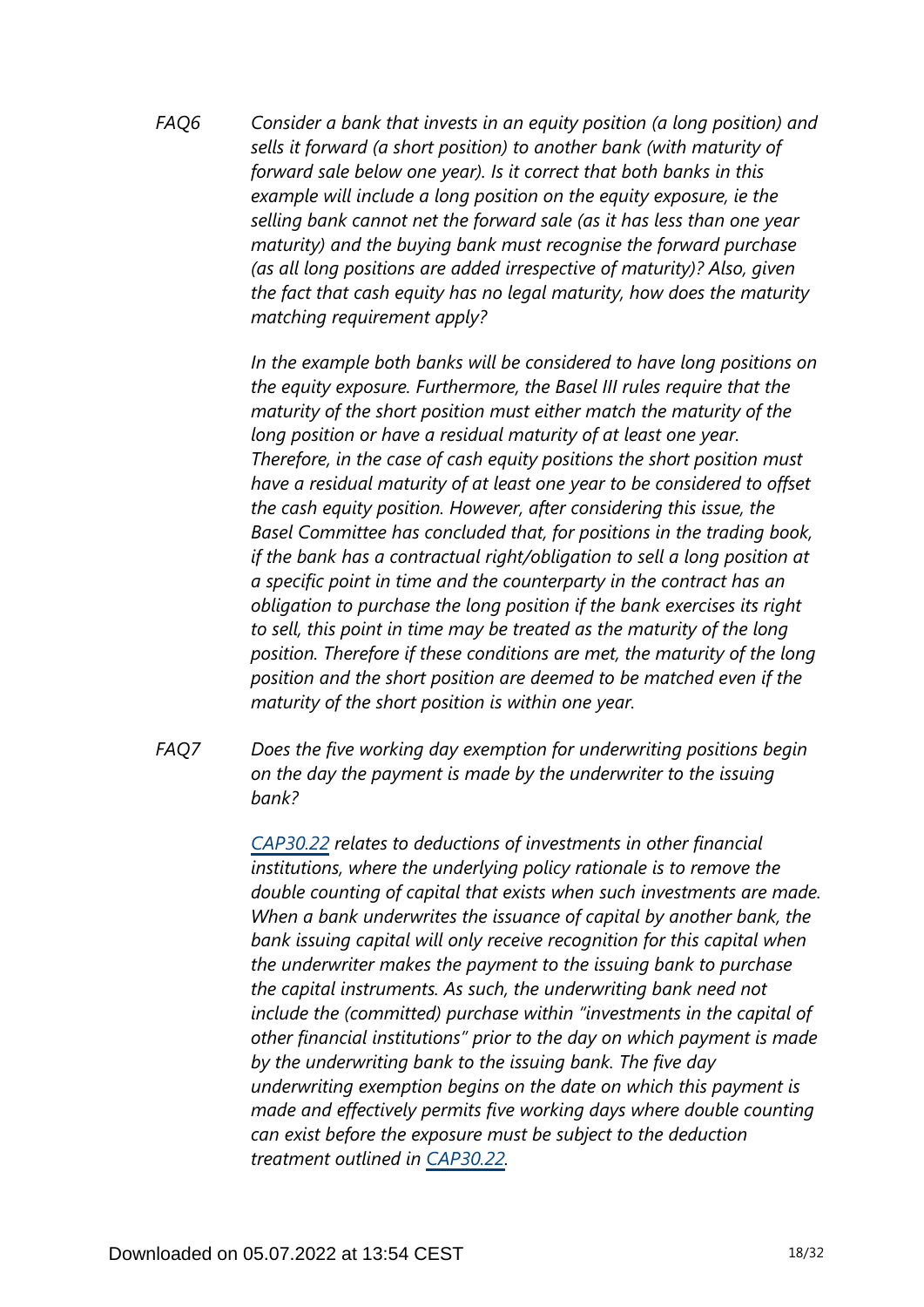- **30.23** A G-SIB's holdings of other TLAC liabilities must be deducted from Tier 2 capital resources, unless either the following conditions are met, or the holding falls within the 10% threshold provided in [CAP30.26](https://www.bis.org/basel_framework/chapter/CAP/30.htm?tldate=20210228&inforce=20191215&published=20191215#paragraph_CAP_30_20191215_30_26).
	- (1) The holding has been designated by the bank to be treated in accordance with this paragraph;
	- (2) The holding is in the bank's trading book;
	- (3) The holding is sold within 30 business days of the date of acquisition; and
	- (4) Such holdings are, in aggregate and on a gross long basis, less than 5% of the G-SIB's common equity (after apply all other regulatory adjustments in full listed prior to [CAP30.22](https://www.bis.org/basel_framework/chapter/CAP/30.htm?tldate=20210228&inforce=20191215&published=20191215#paragraph_CAP_30_20191215_30_22).
- **30.24** If a holding designated under [CAP30.23](https://www.bis.org/basel_framework/chapter/CAP/30.htm?tldate=20210228&inforce=20191215&published=20191215#paragraph_CAP_30_20191215_30_23) no longer meets any of the conditions set out in that paragraph, it must be deducted in full from Tier 2 capital. Once a holding has been designated under [CAP30.23](https://www.bis.org/basel_framework/chapter/CAP/30.htm?tldate=20210228&inforce=20191215&published=20191215#paragraph_CAP_30_20191215_30_23), it may not subsequently be included within the 10% threshold referred to in [CAP30.26.](https://www.bis.org/basel_framework/chapter/CAP/30.htm?tldate=20210228&inforce=20191215&published=20191215#paragraph_CAP_30_20191215_30_26) This approach is designed to limit the use of the 5% threshold in [CAP30.23](https://www.bis.org/basel_framework/chapter/CAP/30.htm?tldate=20210228&inforce=20191215&published=20191215#paragraph_CAP_30_20191215_30_23) to holdings of TLAC instruments needed to be held within the banking system to ensure deep and liquid markets.
- **30.25** If a bank is not a G-SIB, its holdings of other TLAC liabilities must be deducted from Tier 2 capital resources, unless:
	- (1) such holdings are, in aggregate and on a gross long basis, less than 5% of the bank's common equity (after applying all other regulatory adjustments listed in full prior to [CAP30.22](https://www.bis.org/basel_framework/chapter/CAP/30.htm?tldate=20210228&inforce=20191215&published=20191215#paragraph_CAP_30_20191215_30_22)); or
	- (2) the holdings fall within the 10% threshold provided in [CAP30.26.](https://www.bis.org/basel_framework/chapter/CAP/30.htm?tldate=20210228&inforce=20191215&published=20191215#paragraph_CAP_30_20191215_30_26)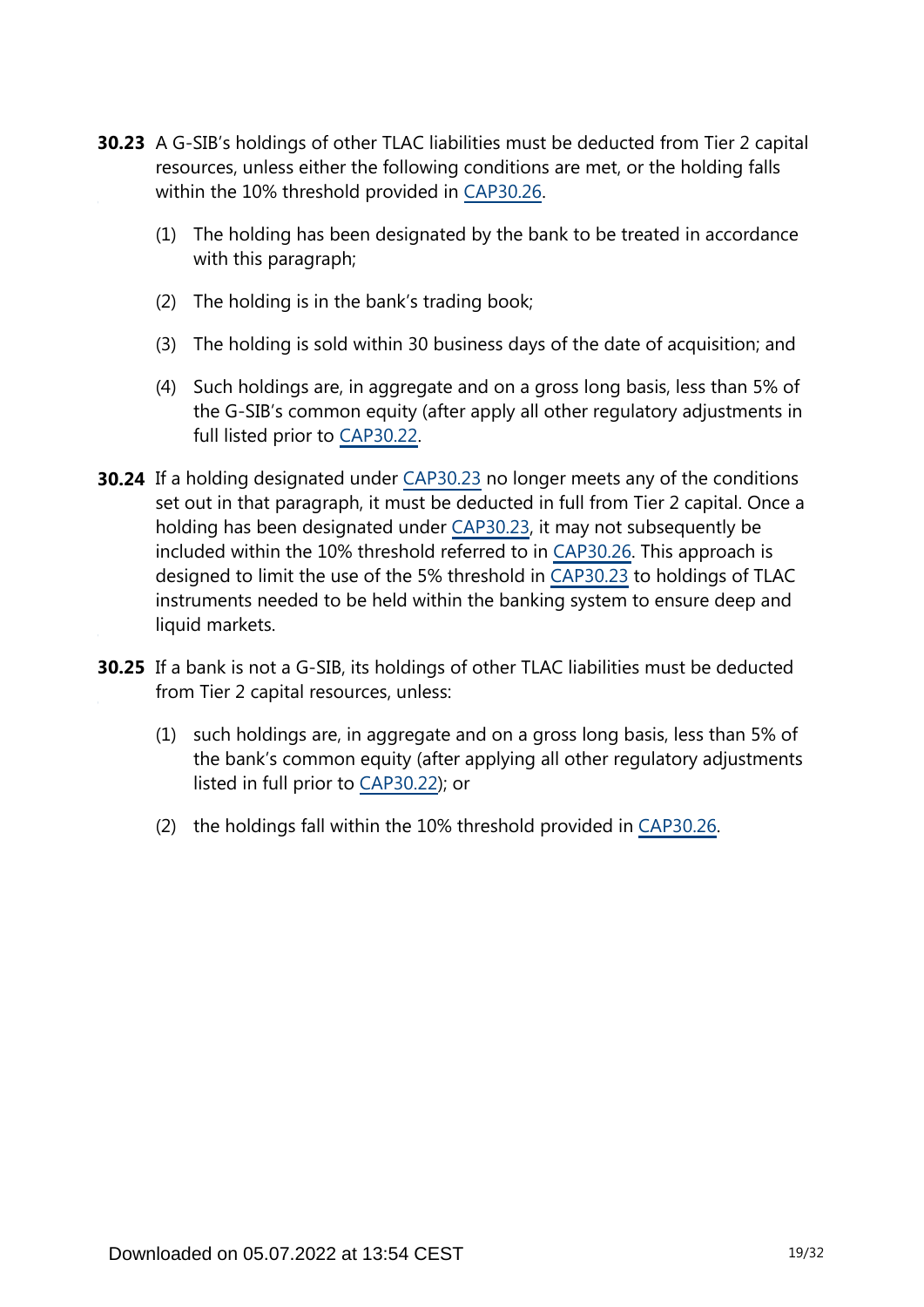**30.26** If the total of all holdings of capital instruments and other TLAC liabilities, as listed in [CAP30.22](https://www.bis.org/basel_framework/chapter/CAP/30.htm?tldate=20210228&inforce=20191215&published=20191215#paragraph_CAP_30_20191215_30_22) and not covered by the 5% threshold described in [CAP30.23](https://www.bis.org/basel_framework/chapter/CAP/30.htm?tldate=20210228&inforce=20191215&published=20191215#paragraph_CAP_30_20191215_30_23) and [CAP30.24](https://www.bis.org/basel_framework/chapter/CAP/30.htm?tldate=20210228&inforce=20191215&published=20191215#paragraph_CAP_30_20191215_30_24) (for G-SIBs) or [CAP30.25](https://www.bis.org/basel_framework/chapter/CAP/30.htm?tldate=20210228&inforce=20191215&published=20191215#paragraph_CAP_30_20191215_30_25) (for non-G-SIBs), in aggregate and on a net long basis exceed 10% of the bank's common equity (after applying all other regulatory adjustments in full listed prior to [CAP30.22\)](https://www.bis.org/basel_framework/chapter/CAP/30.htm?tldate=20210228&inforce=20191215&published=20191215#paragraph_CAP_30_20191215_30_22) then the amount above 10% is required to be deducted. In the case of capital instruments, deduction should be made applying a corresponding deduction approach. This means the deduction should be applied to the same component of capital for which the capital would qualify if it was issued by the bank itself. In the case of holdings of other TLAC liabilities, the deduction should be applied to Tier 2 capital. Accordingly, the amount to be deducted from common equity should be calculated as the total of all holdings of capital instruments and those holdings of other TLAC liabilities not covered by [CAP30.23](https://www.bis.org/basel_framework/chapter/CAP/30.htm?tldate=20210228&inforce=20191215&published=20191215#paragraph_CAP_30_20191215_30_23) and [CAP30.24](https://www.bis.org/basel_framework/chapter/CAP/30.htm?tldate=20210228&inforce=20191215&published=20191215#paragraph_CAP_30_20191215_30_24) or [CAP30.25](https://www.bis.org/basel_framework/chapter/CAP/30.htm?tldate=20210228&inforce=20191215&published=20191215#paragraph_CAP_30_20191215_30_25) which in aggregate exceed 10% of the bank's common equity (as per above) multiplied by the common equity holdings as a percentage of the total holdings of capital instruments and other TLAC liabilities not covered by [CAP30.23](https://www.bis.org/basel_framework/chapter/CAP/30.htm?tldate=20210228&inforce=20191215&published=20191215#paragraph_CAP_30_20191215_30_23) and [CAP30.24](https://www.bis.org/basel_framework/chapter/CAP/30.htm?tldate=20210228&inforce=20191215&published=20191215#paragraph_CAP_30_20191215_30_24) or [CAP30.25.](https://www.bis.org/basel_framework/chapter/CAP/30.htm?tldate=20210228&inforce=20191215&published=20191215#paragraph_CAP_30_20191215_30_25) This would result in a common equity deduction which corresponds to the proportion of the holdings held in common equity. Similarly, the amount to be deducted from Additional Tier 1 capital should be calculated as the total of all holdings of capital instruments and other TLAC liabilities not covered by [CAP30.23](https://www.bis.org/basel_framework/chapter/CAP/30.htm?tldate=20210228&inforce=20191215&published=20191215#paragraph_CAP_30_20191215_30_23) and [CAP30.24](https://www.bis.org/basel_framework/chapter/CAP/30.htm?tldate=20210228&inforce=20191215&published=20191215#paragraph_CAP_30_20191215_30_24) or [CAP30.25](https://www.bis.org/basel_framework/chapter/CAP/30.htm?tldate=20210228&inforce=20191215&published=20191215#paragraph_CAP_30_20191215_30_25) which in aggregate exceed 10% of the bank's common equity (as per above) multiplied by the Additional Tier 1 capital holdings as a percentage of the total. The amount to be deducted from Tier 2 capital should be calculated as the total of all holdings of capital instruments and other TLAC liabilities not covered by [CAP30.23](https://www.bis.org/basel_framework/chapter/CAP/30.htm?tldate=20210228&inforce=20191215&published=20191215#paragraph_CAP_30_20191215_30_23) and [CAP30.24](https://www.bis.org/basel_framework/chapter/CAP/30.htm?tldate=20210228&inforce=20191215&published=20191215#paragraph_CAP_30_20191215_30_24) or [CAP30.25](https://www.bis.org/basel_framework/chapter/CAP/30.htm?tldate=20210228&inforce=20191215&published=20191215#paragraph_CAP_30_20191215_30_25) which in aggregate exceed 10% of the bank's common equity (as per above) multiplied by holdings of the Tier 2 capital and other TLAC liabilities as a percentage of the total.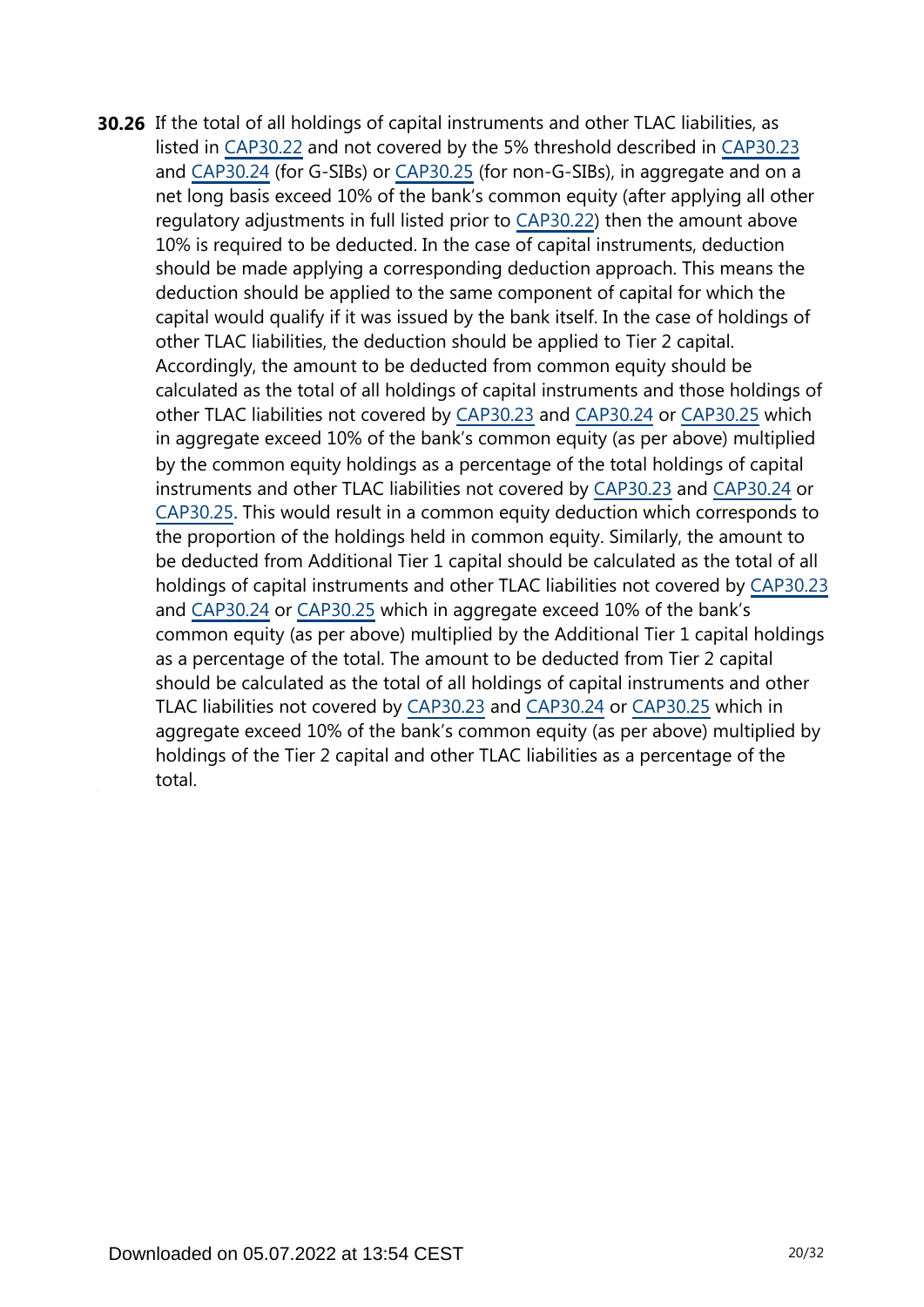*FAQ In many jurisdictions the entry criteria for capital issue by insurance companies and other financial entities will differ from the entry criteria for capital issued by banks. How should the corresponding deduction approach be applied in such cases? FAQ1*

> *In respect of capital issued by insurance companies and other financial entities, jurisdictions are permitted to give national guidance as to what constitutes a corresponding deduction in cases where the entry criteria for capital issued by these companies differs from the entry criteria for capital issued by the bank and where the institution is subject to minimum prudential standards and supervision. Such guidance should aim to map the instruments issued by these companies to the tier of bank capital which is of the closest corresponding quality.*

*Can further guidance be provided on the calculation of the thresholds for investments in the capital of other financial institutions, in particular the ordering of the application of the deductions? FAQ2*

> *For further guidance on this issue, please see the calculations as set out in the Basel III implementation monitoring workbook and the related instructions. This can be found at [www.bis.org/bcbs/qis/index.htm](https://www.bis.org/bcbs/qis/index.htm) .*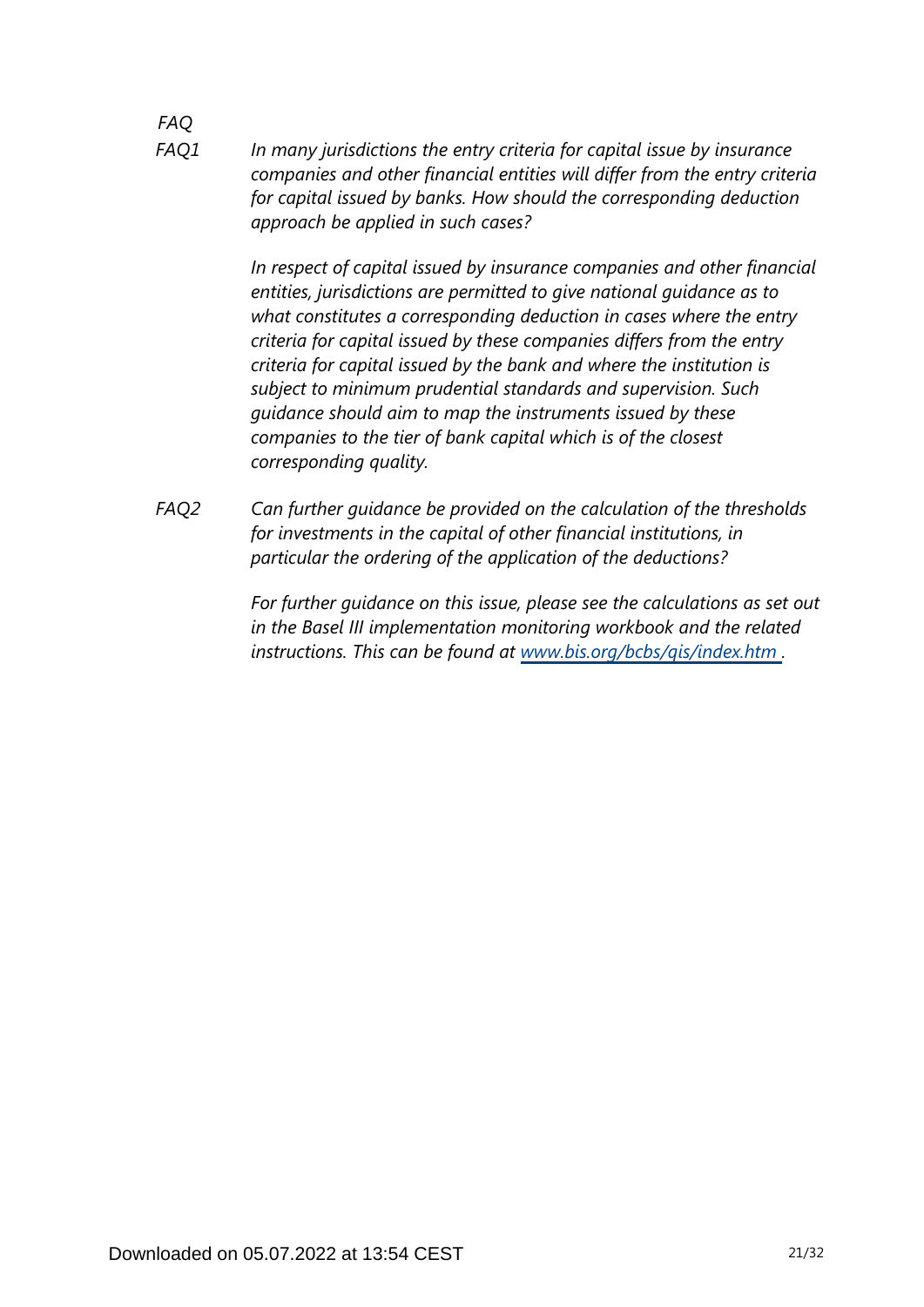*For capital instruments that are required to be phased out from 1 January 2013, the net amount allowed to be recognised each year onwards is determined on a portfolio basis according to [CAP90.1](https://www.bis.org/basel_framework/chapter/CAP/90.htm?tldate=20210228&inforce=20200403&published=20200403#paragraph_CAP_90_20200403_90_1) to [CAP90.3.](https://www.bis.org/basel_framework/chapter/CAP/90.htm?tldate=20210228&inforce=20200403&published=20200403#paragraph_CAP_90_20200403_90_3) Regarding a bank that holds such instruments, ie the investing bank, could the Basel Committee explain how the corresponding deduction approach should be applied during the transitional phase? For example, if a non-common equity instrument is being phased out from Tier 1 by the issuing bank, should the bank use full value of the instrument or the amount recognised by the issuing bank (ie the phased-out value) to determine the size of the holding subject to the deduction treatment? FAQ3*

> *During the period in which instruments that do not meet the Basel III entry criteria are being phased out from regulatory capital (ie from 1 January 2013 to 1 January 2022) banks must use the full value of any relevant capital instruments that they hold to calculate the amount to be subject to the deduction treatment set out in [CAP30.21](https://www.bis.org/basel_framework/chapter/CAP/30.htm?tldate=20210228&inforce=20191215&published=20191215#paragraph_CAP_30_20191215_30_21) to [CAP30.30](https://www.bis.org/basel_framework/chapter/CAP/30.htm?tldate=20210228&inforce=20191215&published=20191215#paragraph_CAP_30_20191215_30_30) . For example, assume that a bank holds a capital instrument with a value of 100 on its balance sheet and also assume that the issuer of the capital instrument is a bank that only recognises 50 in its Tier 1 capital due to the application of the phasing-out requirements of [CAP90.1](https://www.bis.org/basel_framework/chapter/CAP/90.htm?tldate=20210228&inforce=20200403&published=20200403#paragraph_CAP_90_20200403_90_1) to [CAP90.3.](https://www.bis.org/basel_framework/chapter/CAP/90.htm?tldate=20210228&inforce=20200403&published=20200403#paragraph_CAP_90_20200403_90_3) In this case the investing bank must apply the corresponding deduction approach set out in [CAP30.21](https://www.bis.org/basel_framework/chapter/CAP/30.htm?tldate=20210228&inforce=20191215&published=20191215#paragraph_CAP_30_20191215_30_21) to [CAP30.30](https://www.bis.org/basel_framework/chapter/CAP/30.htm?tldate=20210228&inforce=20191215&published=20191215#paragraph_CAP_30_20191215_30_30) on the basis that it has an investment of 100 in Additional Tier 1 instruments.*

- **30.27** If a bank is required to make a deduction from a particular tier of capital and it does not have enough of that tier of capital to satisfy that deduction, the shortfall will be deducted from the next higher tier of capital (eg if a bank does not have enough Additional Tier 1 capital to satisfy the deduction, the shortfall will be deducted from Common Equity Tier 1).
- **30.28** Amounts that are not deducted will continue to be risk weighted. Thus, instruments in the trading book will be treated as per the market risk rules and instruments in the banking book should be treated as per the IRB approach or the standardised approach (as applicable). For the application of risk weighting the amount of the holdings must be allocated on a pro rata basis between those below and those above the threshold.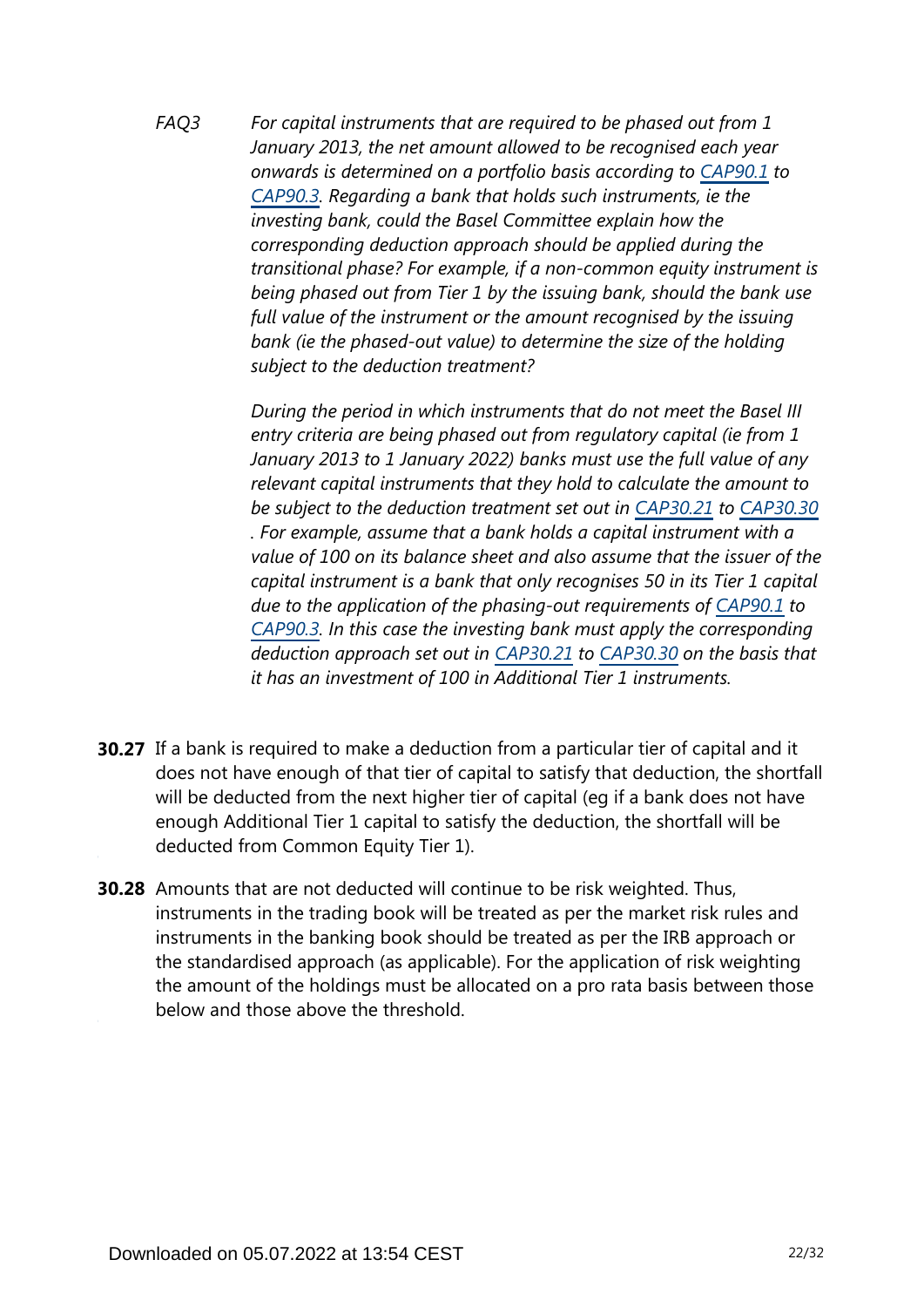*FAQ FAQ1*

*Can the Committee confirm that where positions are deducted from capital they should not also contribute to risk-weighted assets (RWA)? Where positions are held in the trading book firms might have market risk hedges in place, so that if the holdings were excluded while leaving the hedges behind in the market risk calculations RWA could potentially increase. In such cases can banks choose to include such positions in their market risk calculations?*

*Gross long positions that exceed the relevant thresholds and are therefore deducted from capital can be excluded for the calculation of risk weighted assets. However, amounts below the thresholds for deduction must be included in risk weighted assets. Furthermore, any counterparty credit risk associated with short positions used to offset long positions must remain included in the calculation of risk weighted assets.*

*Regarding positions that are hedged against market risk, but where the hedge does not qualify for offsetting the gross long position for the purposes of determining the amount to be deducted, banks may choose to continue to include the long exposure in their market risk calculations (in addition to deducting the exposure). Where the hedge does qualify for offsetting the gross long position, both hedged long and short position can be, but does not have to be, excluded from the market risk calculations.*

# **Significant investments in the capital or other TLAC liabilities of banking, financial and insurance entities that are outside the scope of regulatory consolidation**

- <span id="page-22-2"></span><span id="page-22-1"></span><span id="page-22-0"></span>**30.29** The regulatory adjustment described in this section applies to investments in the capital or other TLAC liabilities of banking, financial and insurance entities that are outside the scope of regulatory consolidation $8$  where the bank owns more than 10% of the issued common share capital of the issuing entity or where the entity is an affiliate $9$  of the bank. In addition:
	- (1) Investments include direct, indirect and synthetic holdings of capital instruments or other TLAC liabilities. For example, banks should look through holdings of index securities to determine their underlying holdings of capital or other TLAC liabilities. $\frac{10}{10}$  $\frac{10}{10}$  $\frac{10}{10}$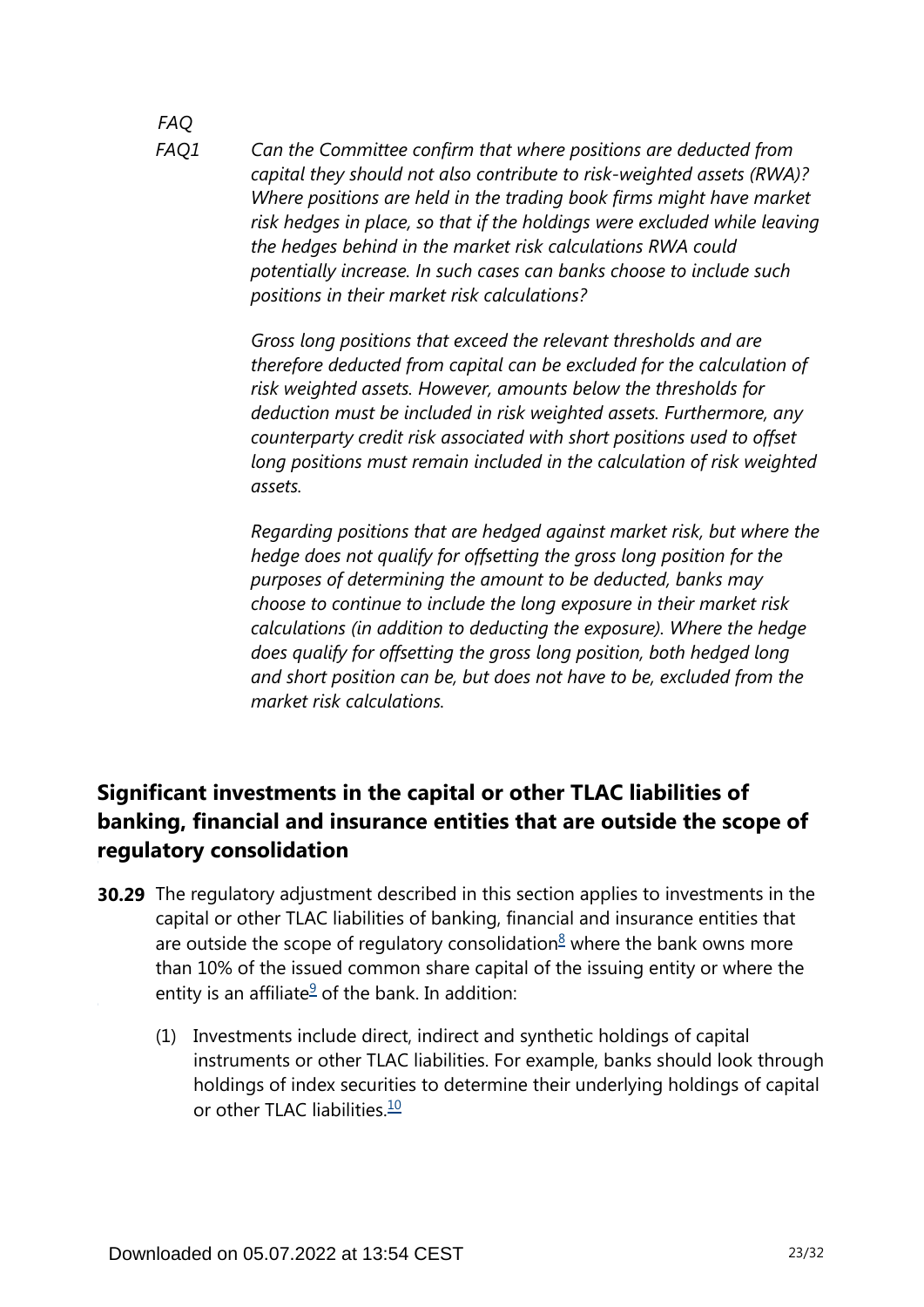- (2) Holdings in both the banking book and trading book are to be included. Capital includes common stock and all other types of cash and synthetic capital instruments (eg subordinated debt). Other TLAC liabilities are defined in [CAP30.3](https://www.bis.org/basel_framework/chapter/CAP/30.htm?tldate=20210228&inforce=20191215&published=20191215#paragraph_CAP_30_20191215_30_3) to [CAP30.4](https://www.bis.org/basel_framework/chapter/CAP/30.htm?tldate=20210228&inforce=20191215&published=20191215#paragraph_CAP_30_20191215_30_4). It is the net long position that is to be included (ie the gross long position net of short positions in the same underlying exposure where the maturity of the short position either matches the maturity of the long position or has a residual maturity of at least one year). Banks are also permitted to net gross long positions arising through holdings of index securities against short positions in the same underlying index, as long as the maturity of the short position matches the maturity of the long position or has residual maturity of at least a year.
- (3) Underwriting positions in capital instruments or other TLAC liabilities held for five working days or less can be excluded. Underwriting positions held for longer than five working days must be included.
- (4) If the capital instrument of the entity in which the bank has invested does not meet the criteria for Common Equity Tier 1, Additional Tier 1, or Tier 2 capital of the bank, the capital is to be considered common shares for the purposes of this regulatory adjustment. $11$
- <span id="page-23-0"></span>(5) National discretion applies to allow banks, with prior supervisory approval, to exclude temporarily certain investments where these have been made in the context of resolving or providing financial assistance to reorganise a distressed institution.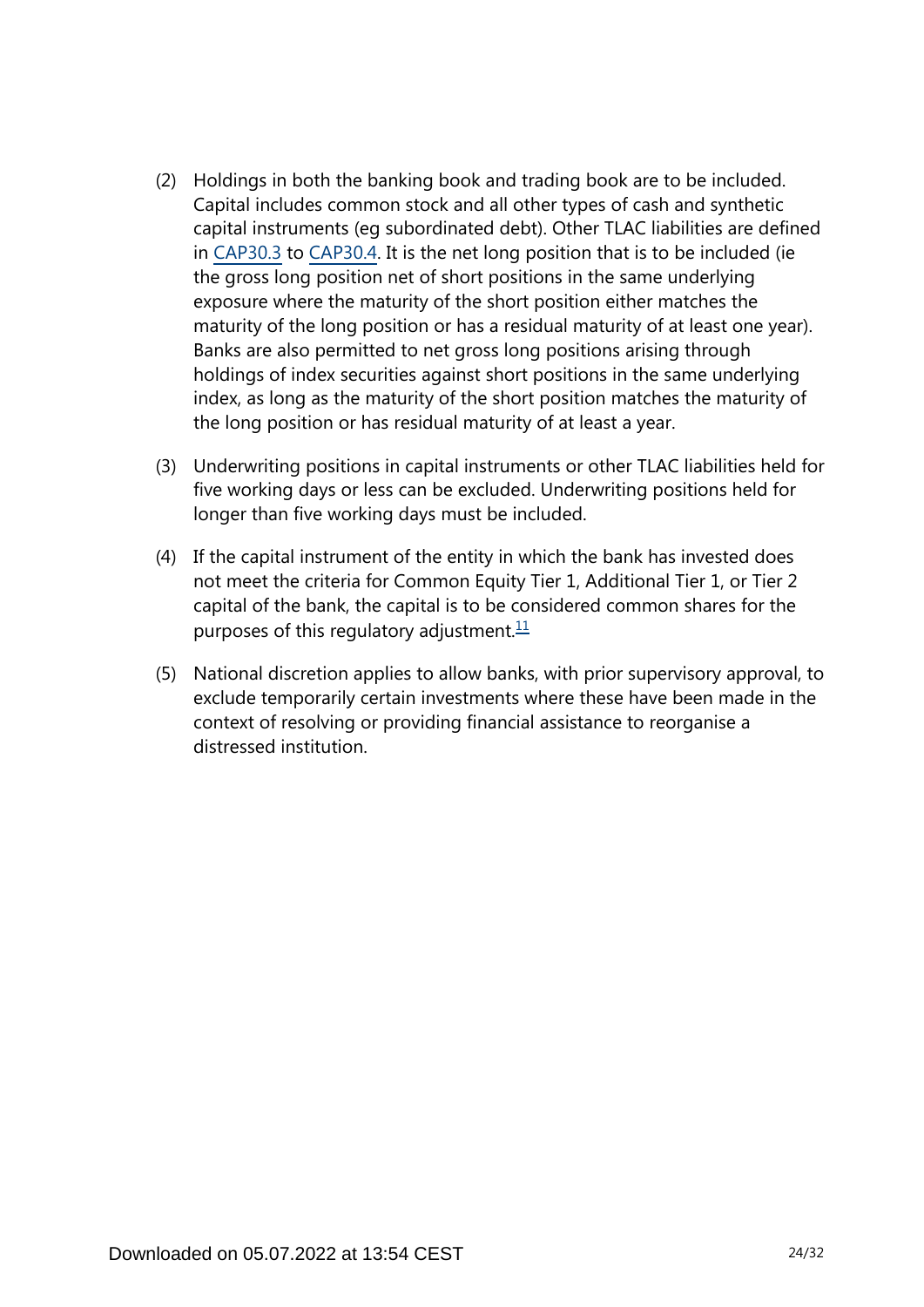#### *Footnotes*

- <span id="page-24-0"></span>*Investments in entities that are outside of the scope of regulatory consolidation refers to investments in entities that have not been consolidated at all or have not been consolidated in such a way as to result in their assets being included in the calculation of consolidated risk-weighted assets of the group. [8](#page-22-0)*
- <span id="page-24-1"></span>*An affiliate of a bank is defined as a company that controls, or is controlled by, or is under common control with, the bank. Control of a company is defined as (1) ownership, control, or holding with power to vote 20% or more of a class of voting securities of the company; or (2) consolidation of the company for financial reporting purposes. [9](#page-22-1)*
- <span id="page-24-2"></span>*If a bank finds it operationally burdensome to look through and monitor their exact exposure to the capital or other TLAC liabilities of other financial institutions as a result of their holdings of index securities, national authorities may permit banks, subject to prior supervisory approval, to use a conservative estimate. [10](#page-22-2)*
- <span id="page-24-3"></span>*If the investment is issued out of a regulated financial entity and not included in regulatory capital in the relevant sector of the financial entity, it is not required to be deducted. [11](#page-23-0)*

#### *FAQ*

*Is provision of capital support by way of guarantee or other capital enhancements treated as capital invested in financial institutions? FAQ1*

> *Yes. It is treated as capital in respect of the maximum amount that could be required to be paid out on any such guarantee.*

*Can the Basel Committee give some examples of what may be considered to be a financial institution / entity? FAQ2*

> *Guidance should be sought from national supervisors. However, examples of the type of activities that financial entities might be involved in include financial leasing, issuing credit cards, portfolio management, investment advisory, custodial and safekeeping services and other similar activities that are ancillary to the business of banking.*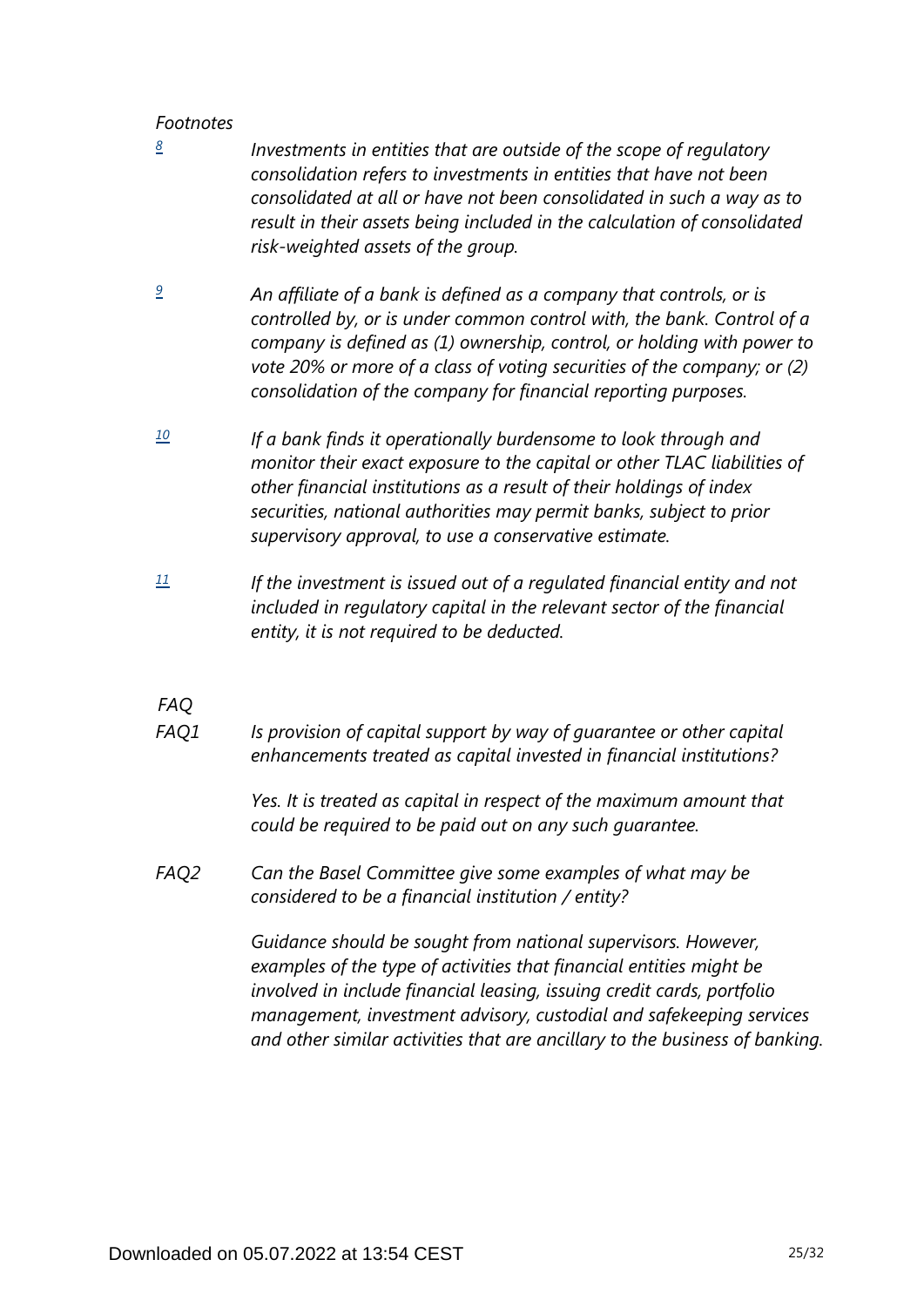*To what extent can long and short positions be netted for the purpose of computing the regulatory adjustments applying to investments in banking, financial and insurance entities? FAQ3*

> *There is no restriction on the extent to which a short position can net a long position for the purposes of determining the size of the exposure to be deducted, subject to the short position meeting the requirements set out in [CAP30.29](https://www.bis.org/basel_framework/chapter/CAP/30.htm?tldate=20210228&inforce=20191215&published=20191215#paragraph_CAP_30_20191215_30_29) to [CAP30.31.](https://www.bis.org/basel_framework/chapter/CAP/30.htm?tldate=20210228&inforce=20191215&published=20191215#paragraph_CAP_30_20191215_30_31)*

*Can significant investments in insurance entities, including fully owned insurance subsidiaries, be consolidated for regulatory purposes as an alternative to the deduction treatment set out in [CAP30.28](https://www.bis.org/basel_framework/chapter/CAP/30.htm?tldate=20210228&inforce=20191215&published=20191215#paragraph_CAP_30_20191215_30_28) to [CAP30.34](https://www.bis.org/basel_framework/chapter/CAP/30.htm?tldate=20210228&inforce=20191215&published=20191215#paragraph_CAP_30_20191215_30_34) ? FAQ4*

> *Jurisdictions can permit or require banks to consolidate significant investments in insurance entities as an alternative to the deduction approach on the condition that the method of consolidation results in a minimum capital standard that is at least as conservative as that which would apply under the deduction approach, ie the consolidation method cannot result in banks benefiting from higher capital ratios than would apply under the deduction approach.*

*In order to ensure this outcome, banks that apply a consolidation approach are required to calculate their capital ratios under both the consolidation approach and the deduction approach, at each period that they report or disclose these ratios.*

*In cases when the consolidation approach results in lower capital ratios than the deduction approach (ie consolidation has a more conservative outcome than deduction), banks will report these lower ratios. In cases when the consolidation approach results in any of the bank's capital ratios being higher than the ratios calculated under the deduction approach (ie consolidation has a less conservative outcome than deduction), the bank must adjust the capital ratio downwards through applying a regulatory adjustment (ie a deduction) to the relevant component of capital.*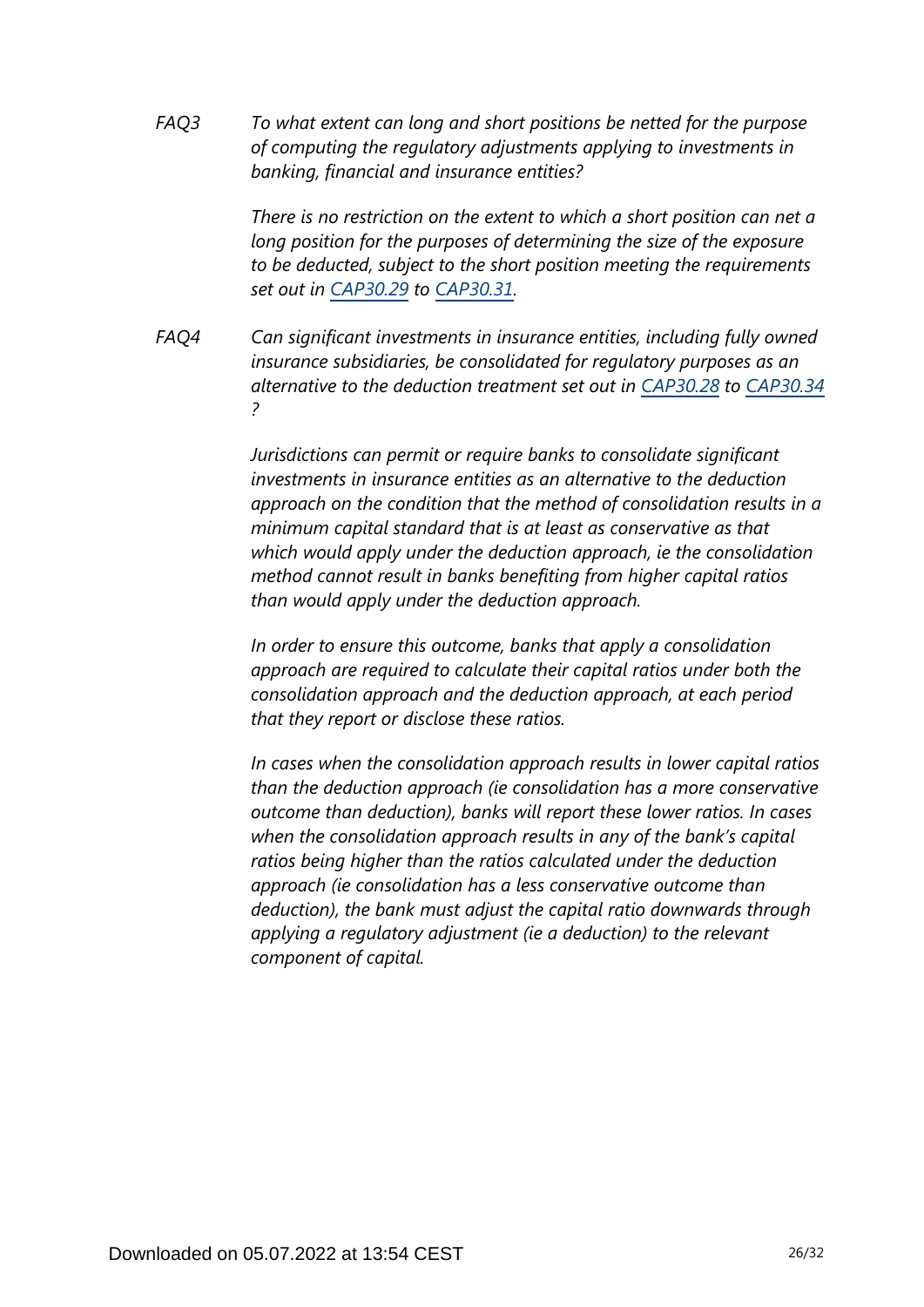*Can short positions in indexes that are hedging long cash or synthetic positions be decomposed to provide recognition of the hedge for capital purposes? FAQ5*

> *The portion of the index that is composed of the same underlying exposure that it is being hedged can be used to offset the long position only if all of the following conditions are met: (i) both the exposure being hedged and the short position in the index are held in the trading book; (ii) the positions are fair valued on the bank's balance sheet; and (iii) the hedge is recognised as effective under the bank's internal control processes assessed by supervisors.*

*Consider a bank that invests in an equity position (a long position) and sells it forward (a short position) to another bank (with maturity of forward sale below one year). Is it correct that both banks in this example will include a long position on the equity exposure, ie the selling bank cannot net the forward sale (as it has less than one year maturity) and the buying bank must recognise the forward purchase (as all long positions are added irrespective of maturity)? Also, given the fact that cash equity has no legal maturity, how does the maturity matching requirement apply? FAQ6*

> *In the example both banks will be considered to have long positions on the equity exposure. Furthermore, the Basel III rules require that the maturity of the short position must either match the maturity of the long position or have a residual maturity of at least one year. Therefore, in the case of cash equity positions the short position must have a residual maturity of at least one year to be considered to offset the cash equity position. However, after considering this issue, the Basel Committee has concluded that, for positions in the trading book, if the bank has a contractual right/obligation to sell a long position at a specific point in time and the counterparty in the contract has an obligation to purchase the long position if the bank exercises its right to sell, this point in time may be treated as the maturity of the long position. Therefore if these conditions are met, the maturity of the long position and the short position are deemed to be matched even if the maturity of the short position is within one year.*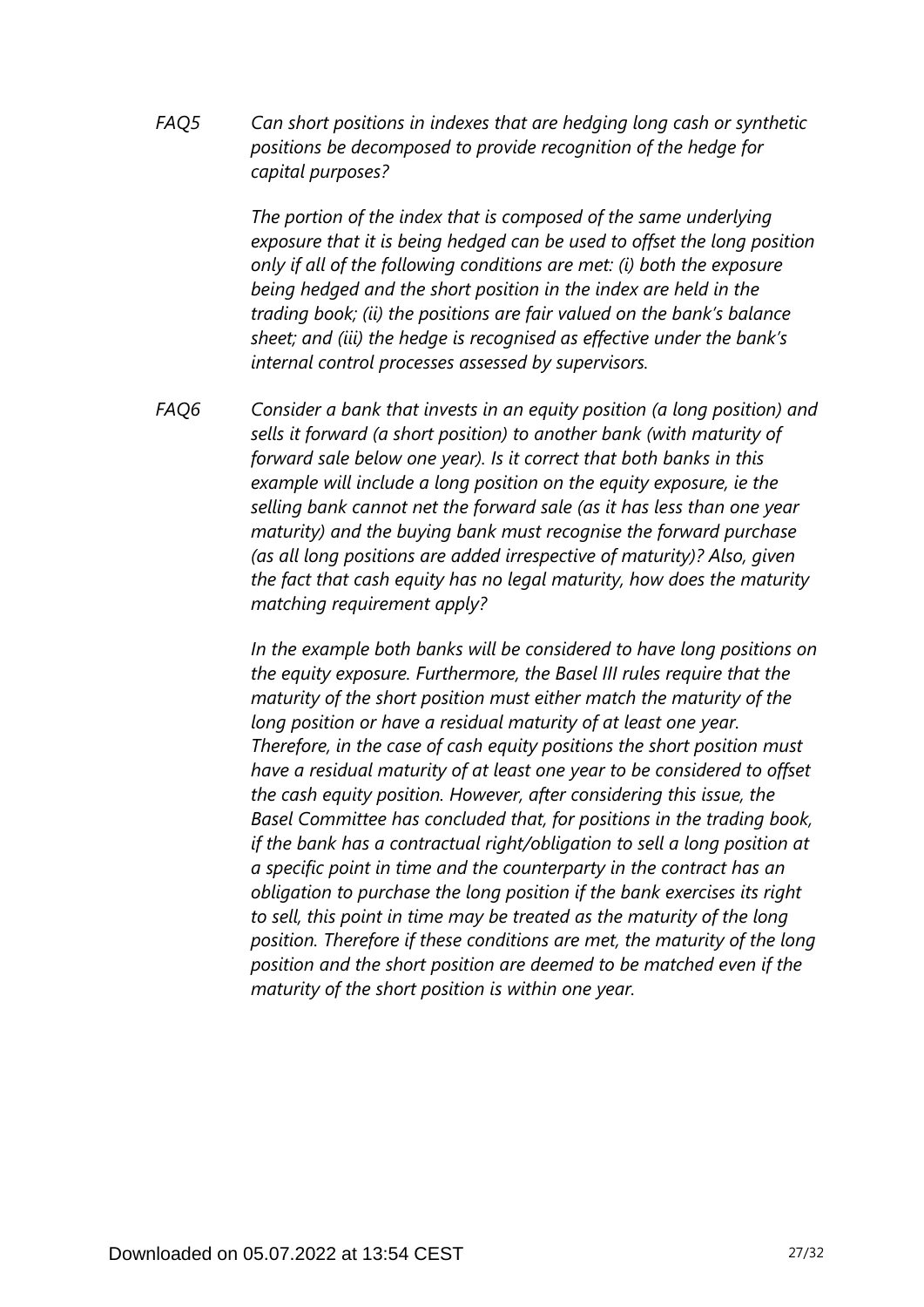**30.30** All investments in capital instruments included above that are not common shares must be fully deducted following a corresponding deduction approach. This means the deduction should be applied to the same tier of capital for which the capital would qualify if it was issued by the bank itself. All holdings of other TLAC liabilities included above (and as defined in [CAP30.3](https://www.bis.org/basel_framework/chapter/CAP/30.htm?tldate=20210228&inforce=20191215&published=20191215#paragraph_CAP_30_20191215_30_3) to [CAP30.5](https://www.bis.org/basel_framework/chapter/CAP/30.htm?tldate=20210228&inforce=20191215&published=20191215#paragraph_CAP_30_20191215_30_5) ie applying the proportionate deduction approach for holdings of instruments eligible for TLAC by virtue of the penultimate paragraph of Section 11 of the FSB TLAC Term Sheet) must be fully deducted from Tier 2 capital. If the bank is required to make a deduction from a particular tier of capital and it does not have enough of that tier of capital to satisfy that deduction, the shortfall will be deducted from the next higher tier of capital (eg if a bank does not have enough Additional Tier 1 capital to satisfy the deduction, the shortfall will be deducted from Common Equity Tier 1).

#### *FAQ*

*FAQ1*

*In many jurisdictions the entry criteria for capital issued by insurance companies and other financial entities will differ from the entry criteria for capital issued by banks. How should the corresponding deduction approach be applied in such cases?*

*In respect of capital issued by insurance companies and other financial entities, jurisdictions are permitted to give national guidance as to what constitutes a corresponding deduction in cases where the entry criteria for capital issued by these companies differs from the entry criteria for capital issued by the bank and where the institution is subject to minimum prudential standards and supervision. Such guidance should aim to map the instruments issued by these companies to the tier of bank capital which is of the closest corresponding quality.*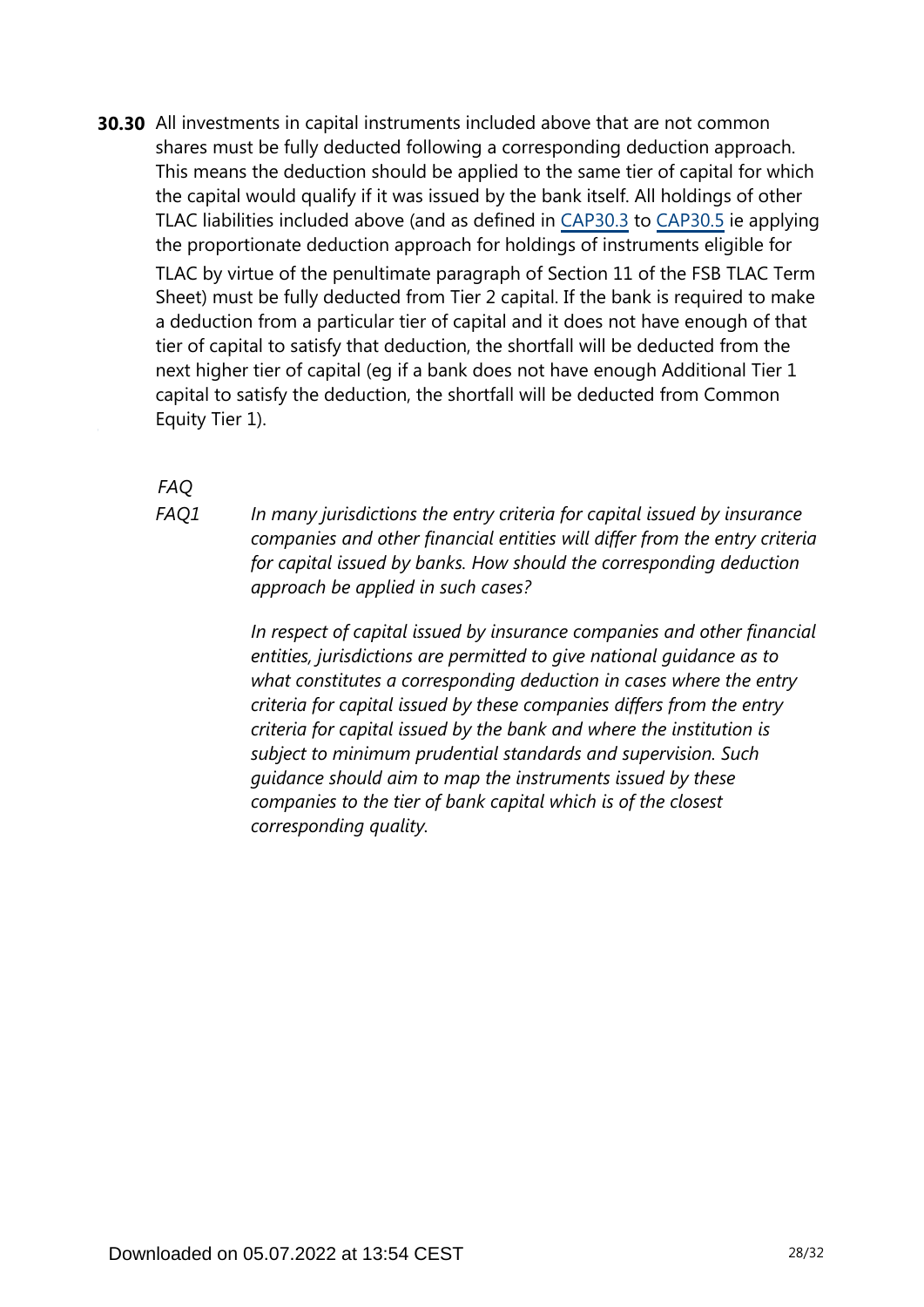*For capital instruments that are required to be phased out from 1 January 2013, the net amount allowed to be recognised each year onwards is determined on a portfolio basis according to [CAP90.1](https://www.bis.org/basel_framework/chapter/CAP/90.htm?tldate=20210228&inforce=20200403&published=20200403#paragraph_CAP_90_20200403_90_1) to [CAP90.3.](https://www.bis.org/basel_framework/chapter/CAP/90.htm?tldate=20210228&inforce=20200403&published=20200403#paragraph_CAP_90_20200403_90_3) Regarding a bank that holds such instruments, ie the investing bank, could the Basel Committee explain how the corresponding deduction approach should be applied during the transitional phase? For example, if a non-common equity instrument is being phased out from Tier 1 by the issuing bank, should the bank use full value of the instrument or the amount recognised by the issuing bank (ie the phased-out value) to determine the size of the holding subject to the deduction treatment? FAQ2*

> *During the period in which instruments that do not meet the Basel III entry criteria are being phased out from regulatory capital (ie from 1 January 2013 to 1 January 2022) banks must use the full value of any relevant capital instruments that they hold to calculate the amount to be subject to the deduction treatment set out in [CAP30.20](https://www.bis.org/basel_framework/chapter/CAP/30.htm?tldate=20210228&inforce=20191215&published=20191215#paragraph_CAP_30_20191215_30_20) to [CAP30.29](https://www.bis.org/basel_framework/chapter/CAP/30.htm?tldate=20210228&inforce=20191215&published=20191215#paragraph_CAP_30_20191215_30_29) . For example, assume that a bank holds a capital instrument with a value of 100 on its balance sheet and also assume that the issuer of the capital instrument is a bank that only recognises 50 in its Tier 1 capital due to the application of the phasing-out requirements of [CAP90.1](https://www.bis.org/basel_framework/chapter/CAP/90.htm?tldate=20210228&inforce=20200403&published=20200403#paragraph_CAP_90_20200403_90_1) to [CAP90.3.](https://www.bis.org/basel_framework/chapter/CAP/90.htm?tldate=20210228&inforce=20200403&published=20200403#paragraph_CAP_90_20200403_90_3) In this case the investing bank must apply the corresponding deduction approach set out in [CAP30.20](https://www.bis.org/basel_framework/chapter/CAP/30.htm?tldate=20210228&inforce=20191215&published=20191215#paragraph_CAP_30_20191215_30_20) to [CAP30.29](https://www.bis.org/basel_framework/chapter/CAP/30.htm?tldate=20210228&inforce=20191215&published=20191215#paragraph_CAP_30_20191215_30_29) on the basis that it has an investment of 100 in Additional Tier 1 instruments.*

**30.31** Investments included above that are common shares will be subject to the threshold treatment described in the next section.

## **Threshold deductions**

- **30.32** Instead of a full deduction, the following items may each receive limited recognition when calculating Common Equity Tier 1, with recognition capped at 10% of the bank's common equity (after the application of all regulatory adjustments set out in [CAP30.7](https://www.bis.org/basel_framework/chapter/CAP/30.htm?tldate=20210228&inforce=20191215&published=20191215#paragraph_CAP_30_20191215_30_7) to [CAP30.30\)](https://www.bis.org/basel_framework/chapter/CAP/30.htm?tldate=20210228&inforce=20191215&published=20191215#paragraph_CAP_30_20191215_30_30):
	- (1) significant investments in the common shares of unconsolidated financial institutions (banks, insurance and other financial entities) as referred to in [CAP30.29](https://www.bis.org/basel_framework/chapter/CAP/30.htm?tldate=20210228&inforce=20191215&published=20191215#paragraph_CAP_30_20191215_30_29);
	- (2) mortgage servicing rights; and
	- (3) DTAs that arise from temporary differences.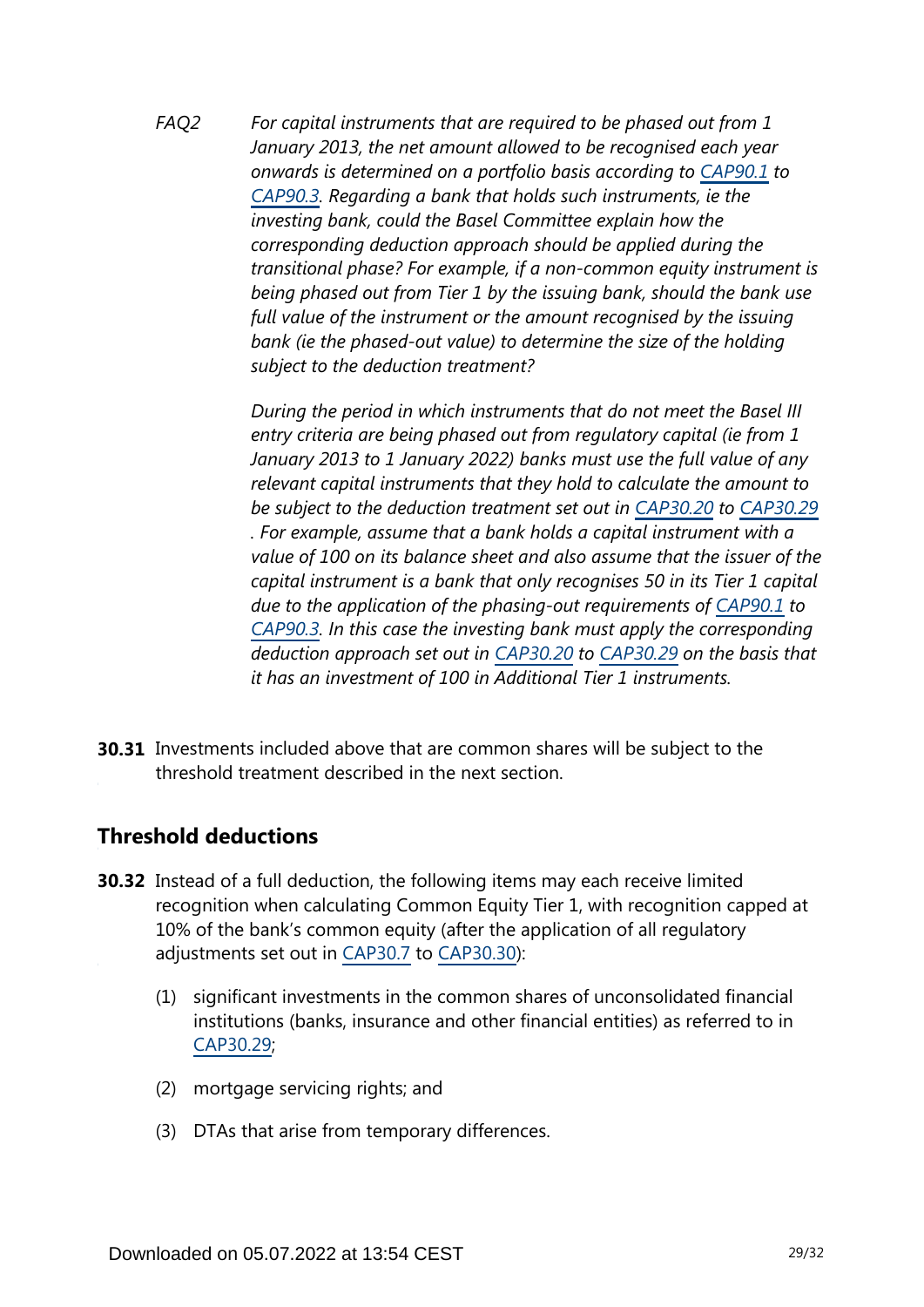*FAQ What is the definition of a financial institution? FAQ1*

> *The definition is determined by national guidance / regulation at present.*

*How should exposures to the capital of other financial institutions be valued for the purpose of determining the amount of to be subject to the threshold deduction treatment? FAQ2*

> *Exposures should be valued according to their valuation on the balance sheet of the bank. In this way the exposures captured represents the loss to Common Equity Tier 1 that the bank would suffer if the capital of the financial institution is written off.*

**30.33** The amount of the three items that remains recognised after the application of all regulatory adjustments must not exceed 15% of the Common Equity Tier 1 capital, calculated after all regulatory adjustments.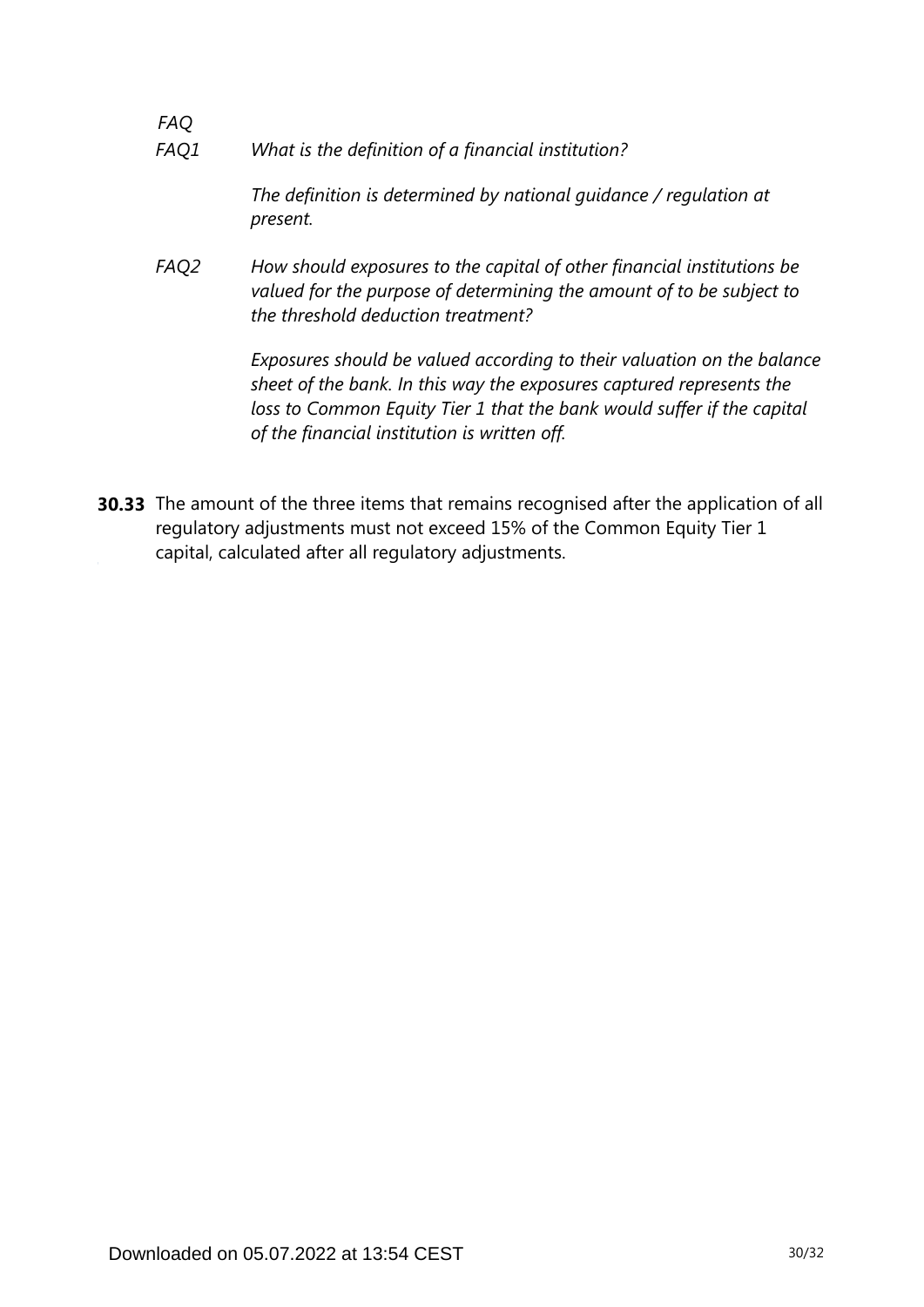*This FAQ is meant to clarify the calculation of the 15% limit on significant investments in the common shares of unconsolidated financial institutions (banks, insurance and other financial entities); mortgage servicing rights, and DTAs arising from temporary differences (collectively referred to as specified items).*

> *The recognition of these specified items will be limited to 15% of Common Equity Tier 1 capital, after the application of all deductions. To determine the maximum amount of the specified items that can be recognised\*, banks and supervisors should multiply the amount of Common Equity Tier 1\*\* (after all deductions, including after the deduction of the specified items in full) by 17.65%. This number is derived from the proportion of 15% to 85% (ie 15%/85% = 17.65%).*

*As an example, take a bank with €85 of common equity (calculated net of all deductions, including after the deduction of the specified items in full). The maximum amount of specified items that can be recognised by this bank in its calculation of Common Equity Tier 1 capital is €85 x 17.65% = €15. Any excess above €15 must be deducted from Common Equity Tier 1. If the bank has specified items (excluding amounts deducted after applying the individual 10% limits) that in aggregate sum up to the 15% limit, Common Equity Tier 1 after inclusion of the specified items, will amount to €85 + €15 = €100. The percentage of specified items to total Common Equity Tier 1 would equal 15%.*

*\* The actual amount that will be recognised may be lower than this maximum, either because the sum of the three specified items are below the 15% limit set out in this annex, or due to the application of the 10% limit applied to each item.*

*\*\* At this point this is a "hypothetical" amount of Common Equity Tier 1 in that it is used only for the purposes of determining the deduction of the specified items.*

**30.34** The amount of the three items that are not deducted in the calculation of Common Equity Tier 1 will be risk weighted at 250%.